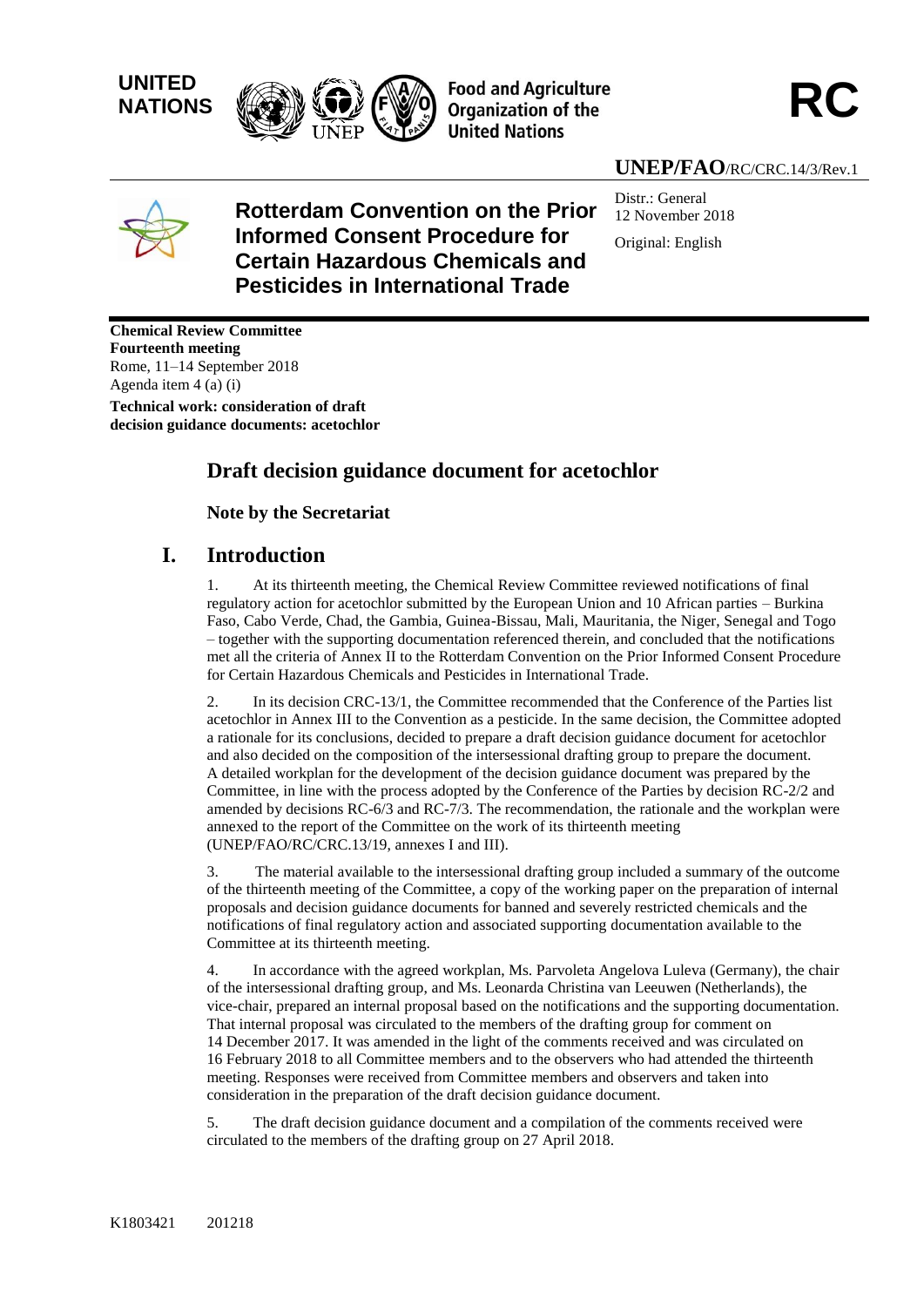6. At its fourteenth meeting, the Committee further revised and, by its decision CRC-14/1, adopted the draft decision guidance document for acetochlor and decided to forward it, together with the related tabular summary of comments (UNEP/FAO/RC/CRC.14/INF/6/Rev.1), to the Conference of the Parties for its consideration. The text of the draft decision guidance document is set out in the annex to the present note. It has not been formally edited.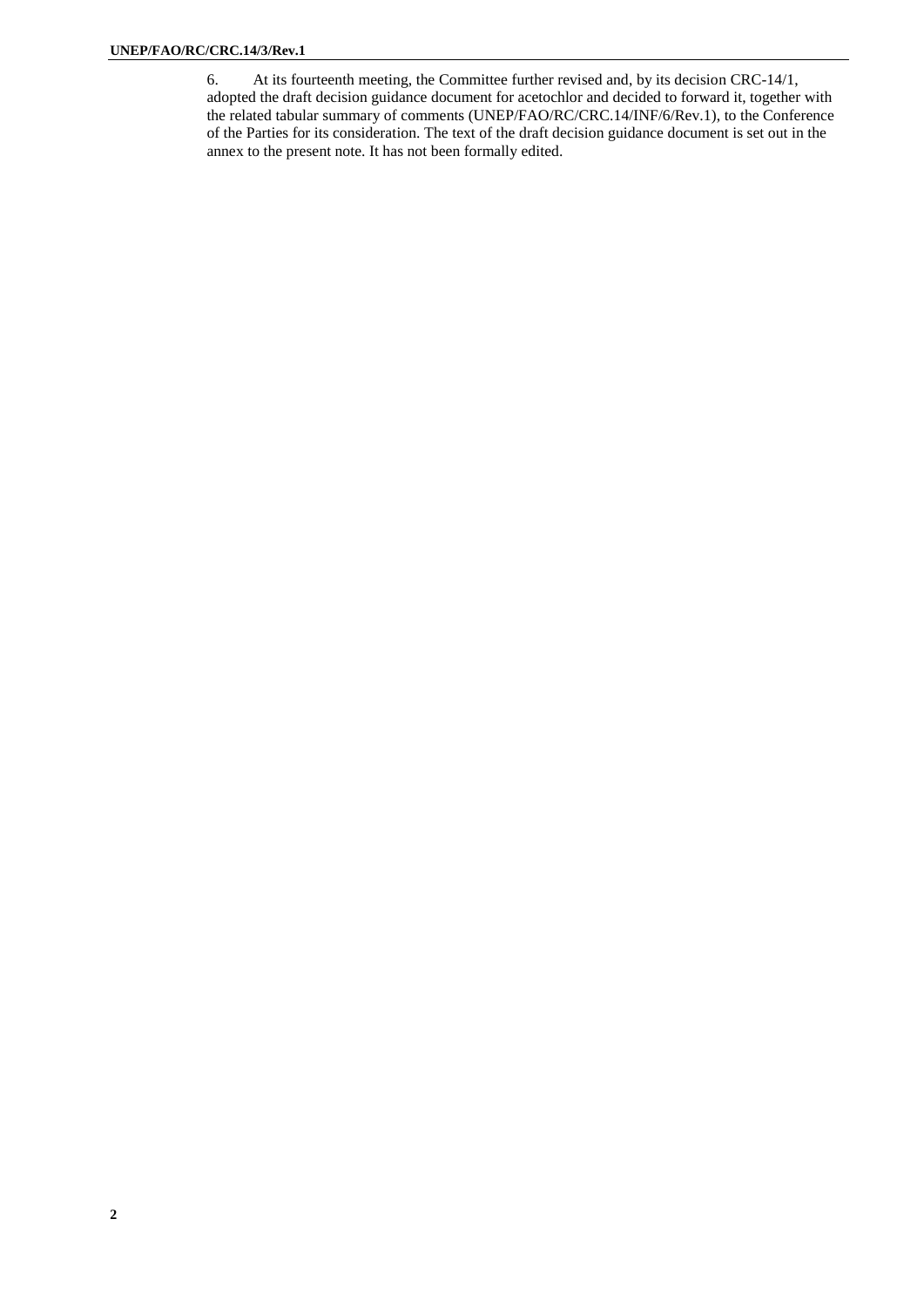**Annex**

# **Rotterdam Convention**

## **Operation of the prior informed consent procedure for banned or severely restricted chemicals**

# **Draft Decision Guidance Document**

# **Acetochlor**



**Secretariat of the Rotterdam Convention on the Prior Informed Consent Procedure for Certain Hazardous Chemicals and Pesticides in International Trade**



**Food and Agriculture** Organization of the **United Nations** 

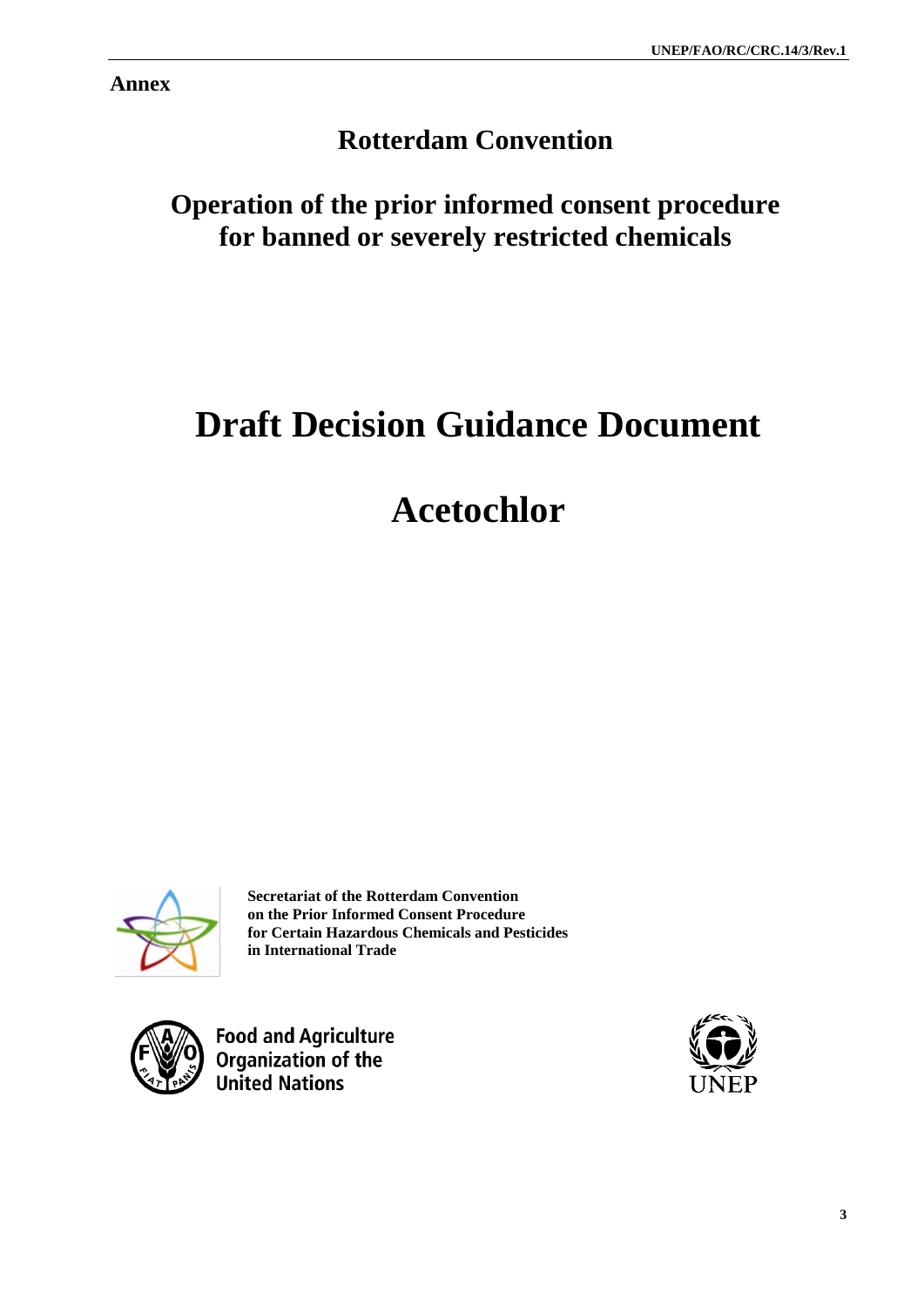#### **Introduction**

The objective of the Rotterdam Convention is to promote shared responsibility and cooperative efforts among Parties in the international trade of certain hazardous chemicals in order to protect human health and the environment from potential harm and to contribute to their environmentally sound use, by facilitating information exchange about their characteristics, by providing for a national decisionmaking process on their import and export and by disseminating these decisions to Parties. The Secretariat of the Convention is provided jointly by the United Nations Environment Programme (UNEP) and the Food and Agriculture Organization of the United Nations (FAO).

Candidate chemicals<sup>1</sup> for inclusion in the prior informed consent (PIC) procedure under the Rotterdam Convention include those that have been banned or severely restricted by national regulatory actions in two or more Parties<sup>2</sup> in two different regions. Inclusion of a chemical in the PIC procedure is based on regulatory actions taken by Parties that have addressed the risks associated with the chemical by banning or severely restricting it. Other ways might be available to control or reduce such risks. Inclusion does not, however, imply that all Parties to the Convention have banned or severely restricted the chemical. For each chemical included in Annex III of the Rotterdam Convention and subject to the PIC procedure, Parties are requested to make an informed decision whether they consent or not to the future import of the chemical.

At its […] meeting, held in […] on […], the Conference of the Parties agreed to list [chemical name] in Annex III of the Convention and adopted the decision-guidance document with the effect that this group of chemicals became subject to the PIC procedure.

The present decision-guidance document was communicated to designated national authorities on [...], in accordance with Articles 7 and 10 of the Rotterdam Convention.

#### **Purpose of the decision guidance document**

For each chemical included in Annex III of the Rotterdam Convention, a decision-guidance document has been approved by the Conference of the Parties. Decision-guidance documents are sent to all Parties with a request that they make a decision regarding future import of the chemical.

Decision-guidance documents are prepared by the Chemical Review Committee. The Committee is a group of government-designated experts established in line with Article 18 of the Convention, which evaluates candidate chemicals for possible inclusion in Annex III of the Convention. Decisionguidance documents reflect the information provided by two or more Parties in support of their national regulatory actions to ban or severely restrict the chemical. They are not intended as the only source of information on a chemical nor are they updated or revised following their adoption by the Conference of the Parties.

There may be additional Parties that have taken regulatory actions to ban or severely restrict the chemical and others that have not banned or severely restricted it. Risk evaluations or information on alternative risk mitigation measures submitted by such Parties may be found on the Rotterdam Convention website (www.pic.int).

Under Article 14 of the Convention, Parties can exchange scientific, technical, economic and legal information concerning the chemicals under the scope of the Convention including toxicological, ecotoxicological and safety information. This information may be provided directly to other Parties or through the Secretariat. Information provided to the Secretariat will be posted on the Rotterdam Convention website.

Information on the chemical may also be available from other sources.

 $\overline{\phantom{a}}$ 

<sup>1</sup> According to the Convention, the term "chemical" means a substance, whether by itself or in a mixture or preparation and whether manufactured or obtained from nature, but does not include any living organism. It consists of the following categories: pesticide (including severely hazardous pesticide formulations) and industrial.

<sup>&</sup>lt;sup>2</sup> According to the Convention, the term "Party" means a State or regional economic integration organization that has consented to be bound by the Convention and for which the Convention is in force.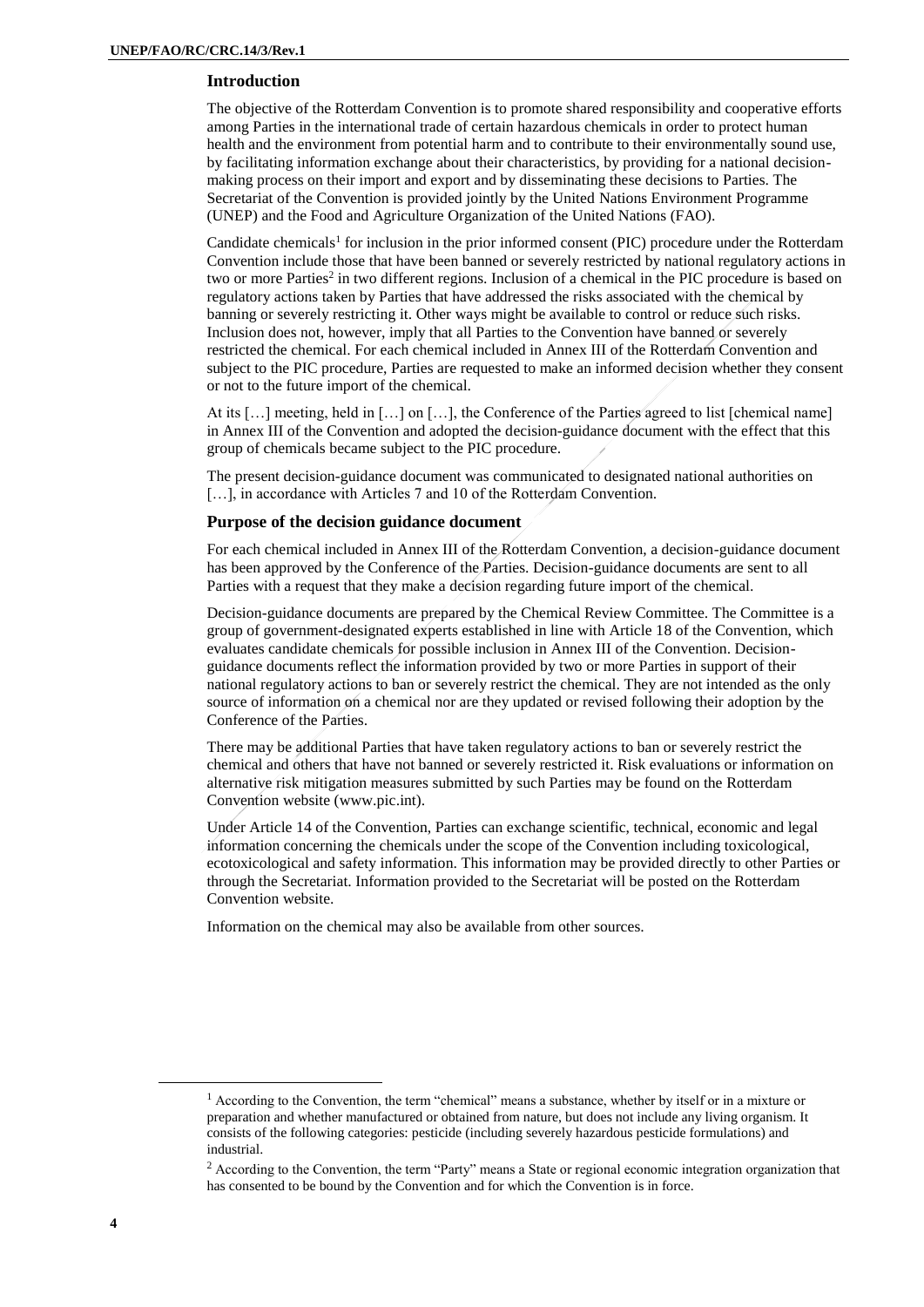#### **Disclaimer**

The use of trade names in the present document is primarily intended to facilitate the correct identification of the chemical. It is not intended to imply any approval or disapproval of any particular company. As it is not possible to include all trade names presently in use, only a number of commonly used and published trade names have been included in the document.

While the information provided is believed to be accurate according to data available at the time of preparation of the present decision-guidance document, FAO and UNEP disclaim any responsibility for omissions or any consequences that may arise there from. Neither FAO nor UNEP shall be liable for any injury, loss, damage or prejudice of any kind that may be suffered as a result of importing or prohibiting the import of this chemical.

The designations employed and the presentation of material in this publication do not imply the expression of any opinion whatsoever on the part of FAO or UNEP concerning the legal status of any country, territory, city or area or of its authorities or concerning the delimitation of its frontiers or boundaries.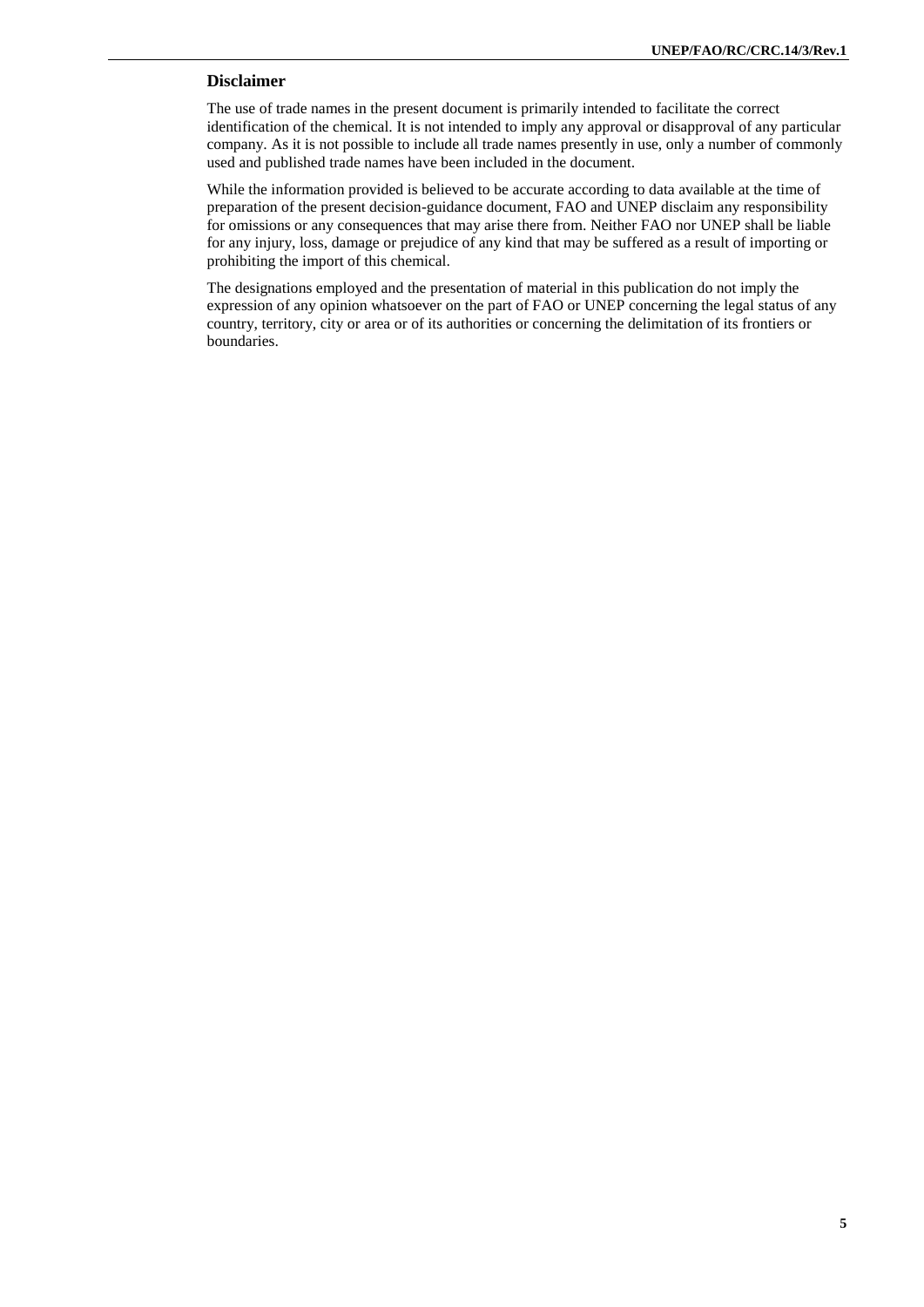#### <span id="page-5-0"></span>**Standard core set of abbreviations<sup>3</sup>**

|                  | STANDARD CORE SET OF ABBREVIATIONS                                                        |
|------------------|-------------------------------------------------------------------------------------------|
| $<\,$            | less than                                                                                 |
|                  | less than or equal to                                                                     |
| $\le$            | greater than                                                                              |
| $\geq$           | greater than or equal to                                                                  |
|                  |                                                                                           |
| μg               | microgram                                                                                 |
| $\mu$ m          | micrometre                                                                                |
|                  |                                                                                           |
| <b>ARfD</b>      | acute reference dose                                                                      |
| a.i.             | active ingredient                                                                         |
| <b>ADI</b>       | acceptable daily intake                                                                   |
| <b>AOEL</b>      | acceptable operator exposure level                                                        |
|                  |                                                                                           |
| b.p.             | boiling point                                                                             |
| bw               | body weight                                                                               |
|                  |                                                                                           |
| $\mathrm{^{o}C}$ | degree Celsius (centigrade)                                                               |
| CAS              | <b>Chemical Abstracts Service</b>                                                         |
| cc               | cubic centimetre                                                                          |
| cm               | centimetre                                                                                |
|                  |                                                                                           |
| <b>DNA</b>       | deoxyribose nucleic acid                                                                  |
| $DT_{50}$        | dissipation time 50%                                                                      |
|                  |                                                                                           |
| EC               | <b>European Community</b>                                                                 |
| $EC_{50}$        | median effective concentration                                                            |
| ED <sub>50</sub> | median effective dose                                                                     |
| <b>EEC</b>       | <b>European Economic Community</b>                                                        |
| <b>EHC</b>       | Environmental Health Criteria                                                             |
| ${\rm EU}$       | European Union                                                                            |
| <b>EFSA</b>      | European Food Safety Authority                                                            |
| <b>FAO</b>       | Food and Agriculture Organization of the United Nations                                   |
|                  |                                                                                           |
| g                | gram                                                                                      |
|                  |                                                                                           |
| h                | hour                                                                                      |
| ha               | hectare                                                                                   |
|                  |                                                                                           |
| i.m.             | intramuscular                                                                             |
| i.p.             | intraperitoneal                                                                           |
| <b>IARC</b>      | International Agency for Research on Cancer                                               |
| $IC_{50}$        | median inhibitory concentration                                                           |
| $_{\rm ILO}$     | International Labour Organization                                                         |
| <b>IPCS</b>      | International Programme on Chemical Safety                                                |
| <b>IPM</b>       | <b>Integrated Pest Management</b>                                                         |
| <b>IUPAC</b>     | International Union of Pure and Applied Chemistry                                         |
| <b>JMPR</b>      | Joint FAO/WHO Meeting on Pesticide Residues (Joint Meeting of the FAO Panel of Experts on |
|                  | Pesticide Residues in Food and the Environment and a WHO Expert Group on Pesticide        |
|                  | Residues)                                                                                 |
|                  |                                                                                           |
| k                | kilo- $(x 1000)$                                                                          |
|                  |                                                                                           |
|                  |                                                                                           |

[<sup>3</sup>](#page-5-0) *This core list should serve as the basis for DGDs for industrial chemicals, pesticides and severely hazardous pesticide formulations. It should be augmented by abbreviations used in the individual DGDs relevant to the chemical(s) in question.*

*Definitions and spelling should, as far as practicable, follow the IUPAC glossary of terms in toxicology and the IUPAC glossary of terms relating to pesticides in their current editions.*

*As a general rule it is preferable that acronyms used only once in the text be spelled out rather than included in the list of abbreviations.*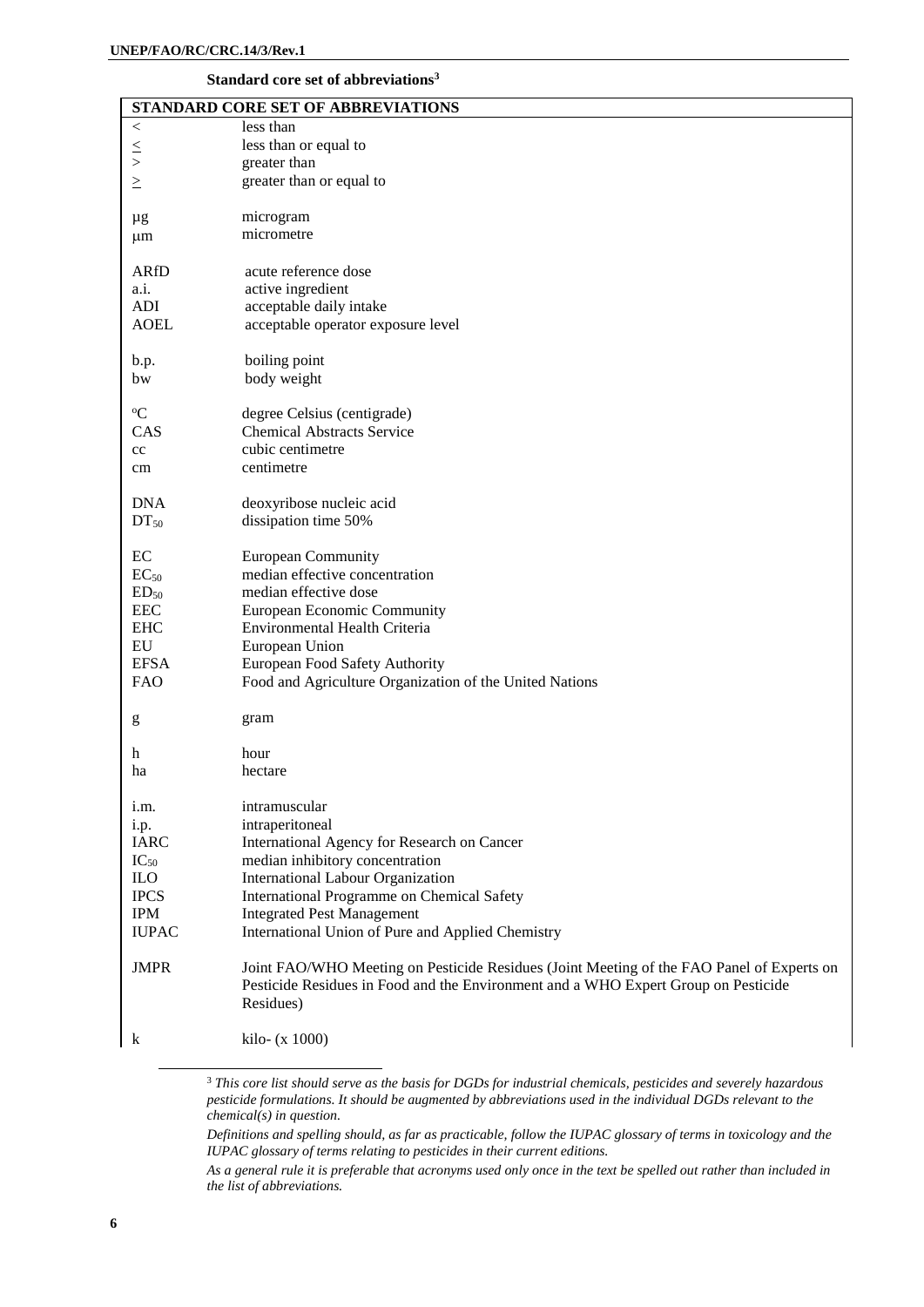|              | STANDARD CORE SET OF ABBREVIATIONS                                                                 |
|--------------|----------------------------------------------------------------------------------------------------|
| kg           | kilogram                                                                                           |
| Koc          | soil organic partition coefficient.                                                                |
| Kow          | octanol-water partition coefficient                                                                |
| kPa          | kilopascal                                                                                         |
|              |                                                                                                    |
| L            | litre                                                                                              |
| $LC_{50}$    | median lethal concentration                                                                        |
| $LD_{50}$    | median lethal dose                                                                                 |
| <b>LOAEL</b> | lowest-observed-adverse-effect level                                                               |
| <b>LOEL</b>  | Lowest-observed-effect level                                                                       |
|              |                                                                                                    |
| m            | metre                                                                                              |
| m.p.         | melting point                                                                                      |
| mg           | milligram                                                                                          |
| ml           | millilitre                                                                                         |
| mPa          | millipascal                                                                                        |
| <b>MRL</b>   | maximum residue limit                                                                              |
| <b>MTD</b>   | <b>Maximum Tolerated Dose</b>                                                                      |
|              |                                                                                                    |
| ng           | nanogram                                                                                           |
| <b>NOAEC</b> | no-observed-adverse-effect concentration                                                           |
| <b>NOAEL</b> | no-observed-adverse-effect level                                                                   |
| <b>NOEC</b>  | no-observed-effect concentration                                                                   |
| <b>NOEL</b>  | no-observed-effect level                                                                           |
|              |                                                                                                    |
| <b>OECD</b>  | Organisation for Economic Co-operation and Development                                             |
| <b>PEC</b>   |                                                                                                    |
|              | predicted environmental concentration                                                              |
| Pow          | octanol-water partition coefficient, also referred to as Kow                                       |
| <b>PPE</b>   | personal protective equipment                                                                      |
| ppm          | parts per million (used only with reference to the concentration of a pesticide in an experimental |
|              | diet. In all other contexts the terms mg/kg or mg/L are used).                                     |
| RAC          | Risk Assessment Committee of the European Chemicals Agency                                         |
| <b>RMS</b>   | <b>Rapporteur Member State</b>                                                                     |
| <b>RfD</b>   | reference dose (for chronic oral exposure; comparable to ADI)                                      |
| <b>SMR</b>   |                                                                                                    |
| <b>STEL</b>  | standard(ized) mortality ratio                                                                     |
|              | short-term exposure limit                                                                          |
| <b>TER</b>   | toxicity exposure ratio                                                                            |
| <b>TLV</b>   | threshold limit value                                                                              |
| <b>TWA</b>   | time-weighted average                                                                              |
|              |                                                                                                    |
| <b>UNEP</b>  | <b>United Nations Environment Programme</b>                                                        |
| <b>USEPA</b> | United States Environmental Protection Agency                                                      |
| <b>UV</b>    | ultraviolet                                                                                        |
|              |                                                                                                    |
| <b>VOC</b>   | volatile organic compound                                                                          |
|              |                                                                                                    |
| W/W          | weight for weight                                                                                  |
| <b>WHO</b>   | World Health Organization                                                                          |
| wt           | weight                                                                                             |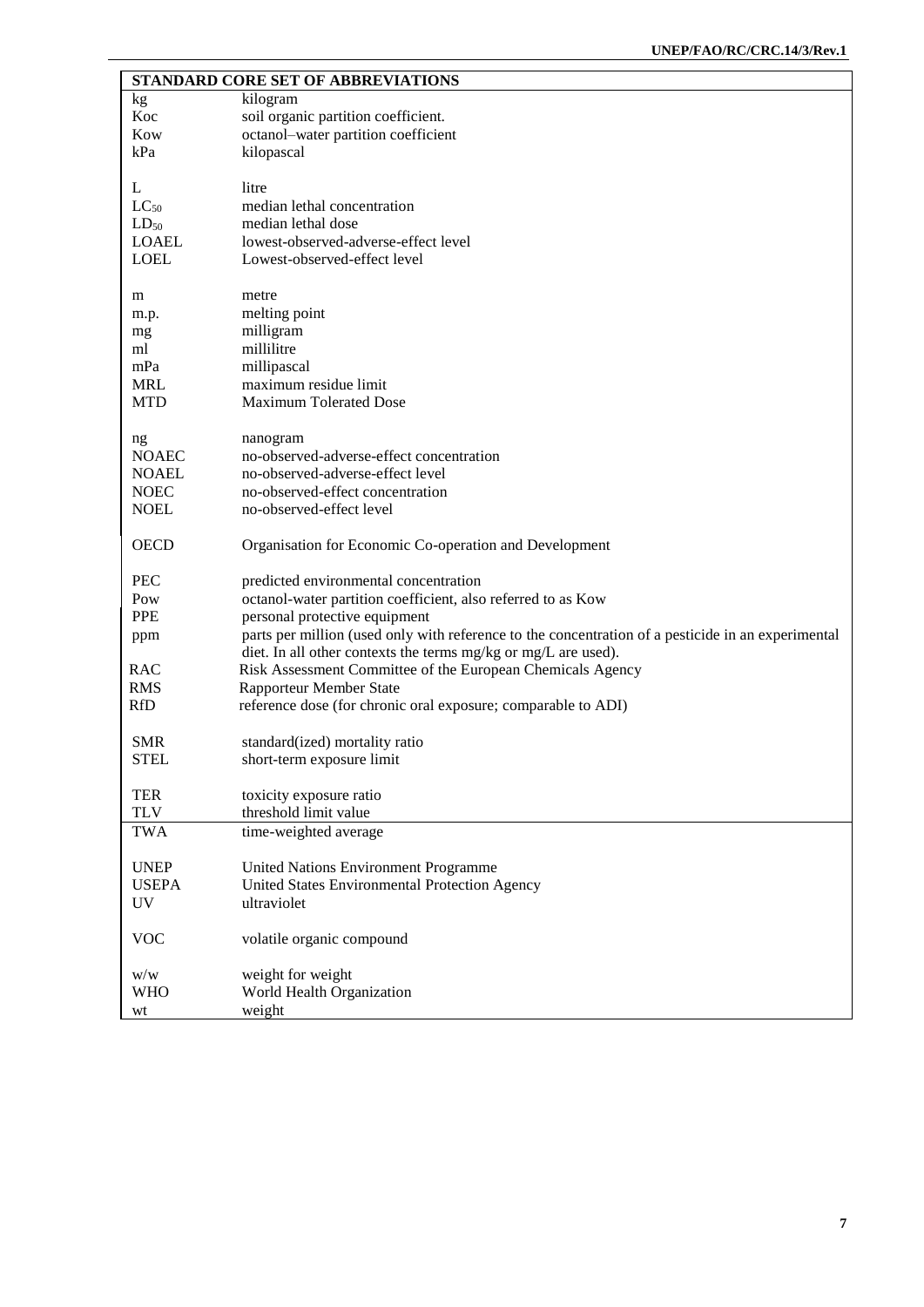#### **Decision guidance document for a banned or severely restricted chemical**

| Acetochlor                                                   | Published:                                                                               |  |  |
|--------------------------------------------------------------|------------------------------------------------------------------------------------------|--|--|
|                                                              |                                                                                          |  |  |
| 1. Identification and uses (see Annex 1 for further details) |                                                                                          |  |  |
| <b>Common name</b>                                           | acetochlor                                                                               |  |  |
| <b>Chemical name and</b><br>other names or                   | IUPAC: 2-chloro-N-ethoxymethyl-6'-ehtylacet-o-toluidide                                  |  |  |
| synonyms                                                     | CA: 2-chloro-N-(ethoxymethyl)-N-(2-ethyl-6-methylphenyl)acetamide                        |  |  |
| Molecular formula                                            | C14H20ClN02                                                                              |  |  |
| <b>Chemical structure</b>                                    |                                                                                          |  |  |
|                                                              |                                                                                          |  |  |
|                                                              | CH <sub>3</sub>                                                                          |  |  |
|                                                              |                                                                                          |  |  |
|                                                              |                                                                                          |  |  |
|                                                              |                                                                                          |  |  |
|                                                              |                                                                                          |  |  |
|                                                              |                                                                                          |  |  |
|                                                              | CH <sub>3</sub>                                                                          |  |  |
| $CAS-No.(s)$                                                 | 34256-82-1                                                                               |  |  |
| <b>Harmonized System</b>                                     | 2924.29                                                                                  |  |  |
| <b>Customs Code</b>                                          |                                                                                          |  |  |
| Other numbers                                                | <b>EINECS: 251-899-3</b>                                                                 |  |  |
|                                                              | Pesticide                                                                                |  |  |
| Category<br><b>Regulated category</b>                        | Pesticide                                                                                |  |  |
| $Use(s)$ in regulated                                        | Acetochlor has been used in the European Union as a herbicide on maize to control weeds  |  |  |
| category                                                     | through broadcast spraying.                                                              |  |  |
|                                                              |                                                                                          |  |  |
|                                                              | Acetochlor has been used as a selective herbicide on maize in the CILSS countries.       |  |  |
| <b>Trade names</b>                                           | Trade names listed by the EU: Acenit, Guardian, Harness, Relay, Sacemid, Surpass, Top-   |  |  |
|                                                              | Hand, Trophy and Winner                                                                  |  |  |
|                                                              | Trade names listed by the Burkina Faso, Cabo Verde, Chad, the Gambia, Guinea-Bissau,     |  |  |
|                                                              | Mali, Mauritania, the Niger, Senegal and Togo: ACEDAF 400 EC, ACEPROMAÏS 400             |  |  |
|                                                              | SC, ACEPRONET 400 EC, ACETO 900 EC, ACETOCAL 900 EC. HERBISUPER                          |  |  |
|                                                              | <b>KEYTOCHLORE 900 EC</b>                                                                |  |  |
|                                                              | This is an indicative list. It is not intended to be exhaustive.                         |  |  |
| <b>Formulation types</b>                                     | Capsule suspension (CS), Emulsifiable concentrate (EC)                                   |  |  |
|                                                              | This is an indicative list. It is not intended to be exhaustive.                         |  |  |
|                                                              |                                                                                          |  |  |
| <b>Uses in other</b><br>categories                           | None                                                                                     |  |  |
| <b>Basic manufacturers</b>                                   | Dow AgroSciences, Monsanto Service International S.A                                     |  |  |
|                                                              | This is an indicative list of current and former manufacturers. It is not intended to be |  |  |
|                                                              | exhaustive.                                                                              |  |  |

#### **2. Reasons for inclusion in the PIC procedure**

Acetochlor is included in the PIC procedure as a pesticide. It is listed on the basis of the final regulatory actions taken by Burkina Faso, Cabo Verde, Chad, the Gambia, Guinea-Bissau, Mali, Mauritania, the Niger, Senegal, Togo (hereafter referred to as the CILSS countries) and the European Union to ban the use of acetochlor as a pesticide.

No final regulatory actions relating to uses as industrial chemical have been notified.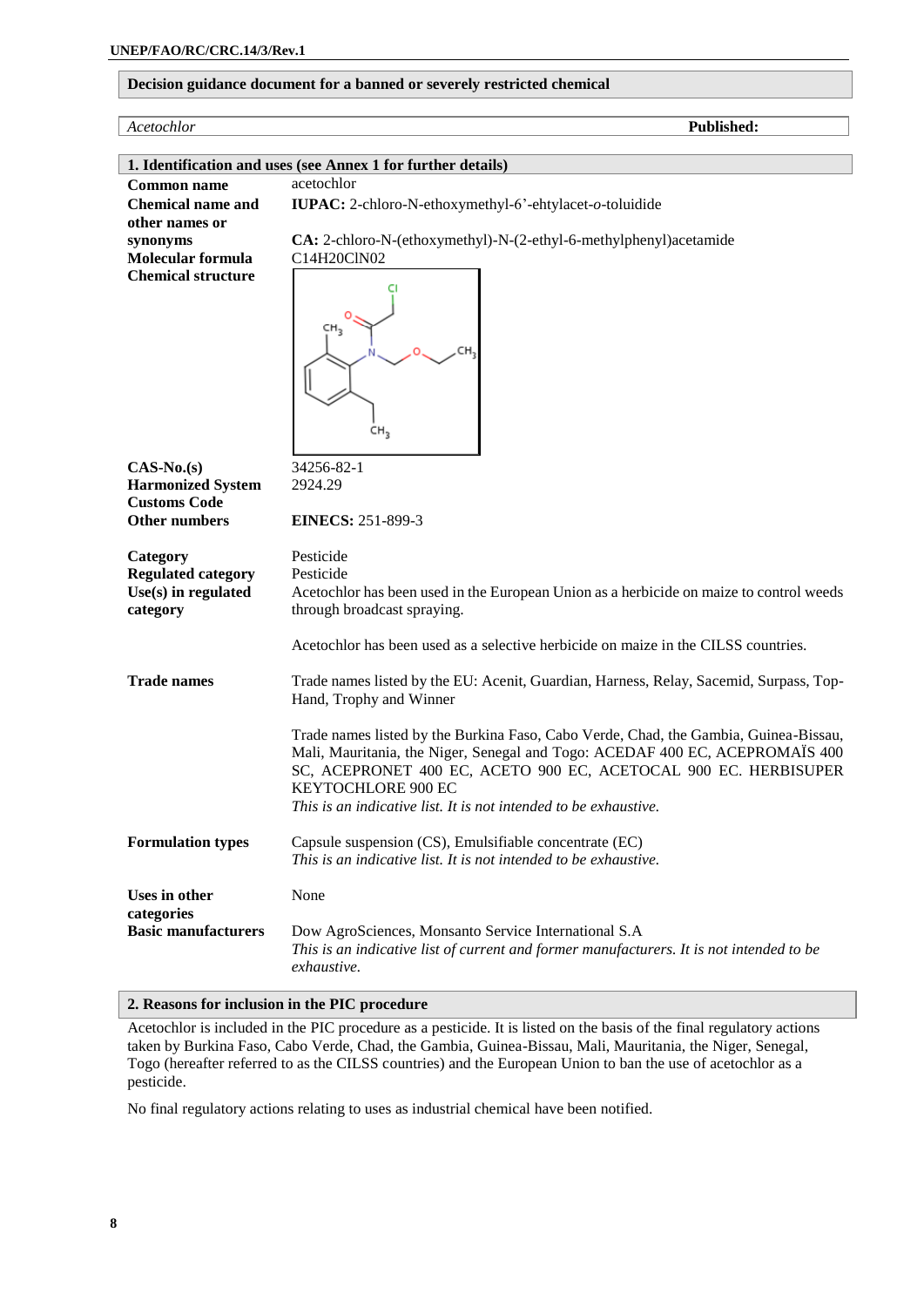#### **2.1 Final regulatory action (see Annex 2 for further details)**

#### **CILSS countries**

The ten Parties from the African region are members of the Sahelian Pesticides Committee. As the members of the Committee work together to take decisions on the registration of pesticides on a regional basis, the notifications submitted by these Parties refer to the same final regulatory action.

Decision N°002/MC/2017 bans all products containing acetochlor and entered into force on 20 March 2017. The import, manufacture for domestic use, distribution and sale have also been banned.

**Reason:** Human health and the environment

#### **European Union**

It is prohibited to place on the market or use plant protection products containing acetochlor in the European Union (Commission Implementing Regulation (EU) No 1372/2011 of 21 December 2011 concerning the non-approval of the active substance acetochlor, in accordance with Regulation (EC) No 1107/2009 of the European Parliament and of the Council concerning the placing of plant protection products on the market, and amending Commission Decision 2008/934/EC (Official Journal of the European Union L 341, 22.12.2011, p. 45-46)). Acetochlor is not approved for placing on the market pursuant to Regulation (EC) No. 1107/2009 concerning the placing of plant protection products on the market (which replaces Directive 91/414/EEC). All authorisations for plant protection products containing acetochlor had to be withdrawn by the Member States by 23 June 2012 and all uses of plant protection products containing acetochlor are prohibited as of 23 June 2013 at the latest.

**Reason:** Human health and the environment

#### **2.2 Risk evaluation (see Annex 1 for further details)**

#### **CILSS countries**

The final regulatory action (Decision N 002/MC/2017) to ban all products containing acetochlor in the Sahel countries was based on a risk evaluation and took into account scientific information from a variety of sources.

The CILSS countries found that acetochlor caused great difficulties for users in the CILSS countries to use acetochlor without unacceptable risk to human health and the environment. The risks to human health (by contamination of groundwater and surface water which are both used as drinking water), operators (due to the absence of sufficient personal protection measures) and to the environment (due to the intrinsic properties of the substance, the risk of water contamination and the specific conditions in the Sahel) make it difficult to use acetochlor safely.

The risk evaluation took into account the conditions within the notifying Parties, for example the conditions of application of the substance, the availability of personal protective equipment, and the regional environmental circumstances and identified the following concerns:

#### **Human health**

- Potential risk for human exposure through surface and ground water contamination by the metabolite tnorchloro acetochlor, which is genotoxic<sup>4</sup>: ground water is used as drinking water reservoir for humans and surface water is used as drinking water for humans and animals;
- Difficulties for the population in finding suitable personal protective equipment;
- Absence of an environmental management system respecting buffer strips between treated fields and streams. Since this precaution is not possible in the Sahel, the use of acetochlor entails an unacceptable risk to human health and the environment.

#### **Environment**

 $\overline{\phantom{a}}$ 

- High risk of surface and groundwater contamination by acetochlor and its metabolites;
- High risk to non-target terrestrial plants;
- Long term high risk to herbivorous birds;
- Surface water contamination and high risk to aquatic organisms;
- High short-term risk to birds drinking contaminated water following post emergence treatment;
- The fragile ecology of CILSS countries, sometimes characterised by torrential rainfall on soils which are very often poor in organic matter and therefore subject to erosion and leaching;

<sup>4</sup> Conclusion from CILSS countries based on EFSA (2011), which indicates that t-norchloro acetochlor (t-NCA) has genotoxic potential. In the EFSA review, 4 studies on the genotoxicity of t-NCA were cited, one showing doubtful, one showing positive and one showing negative results. Also see Annex I section 2.2.3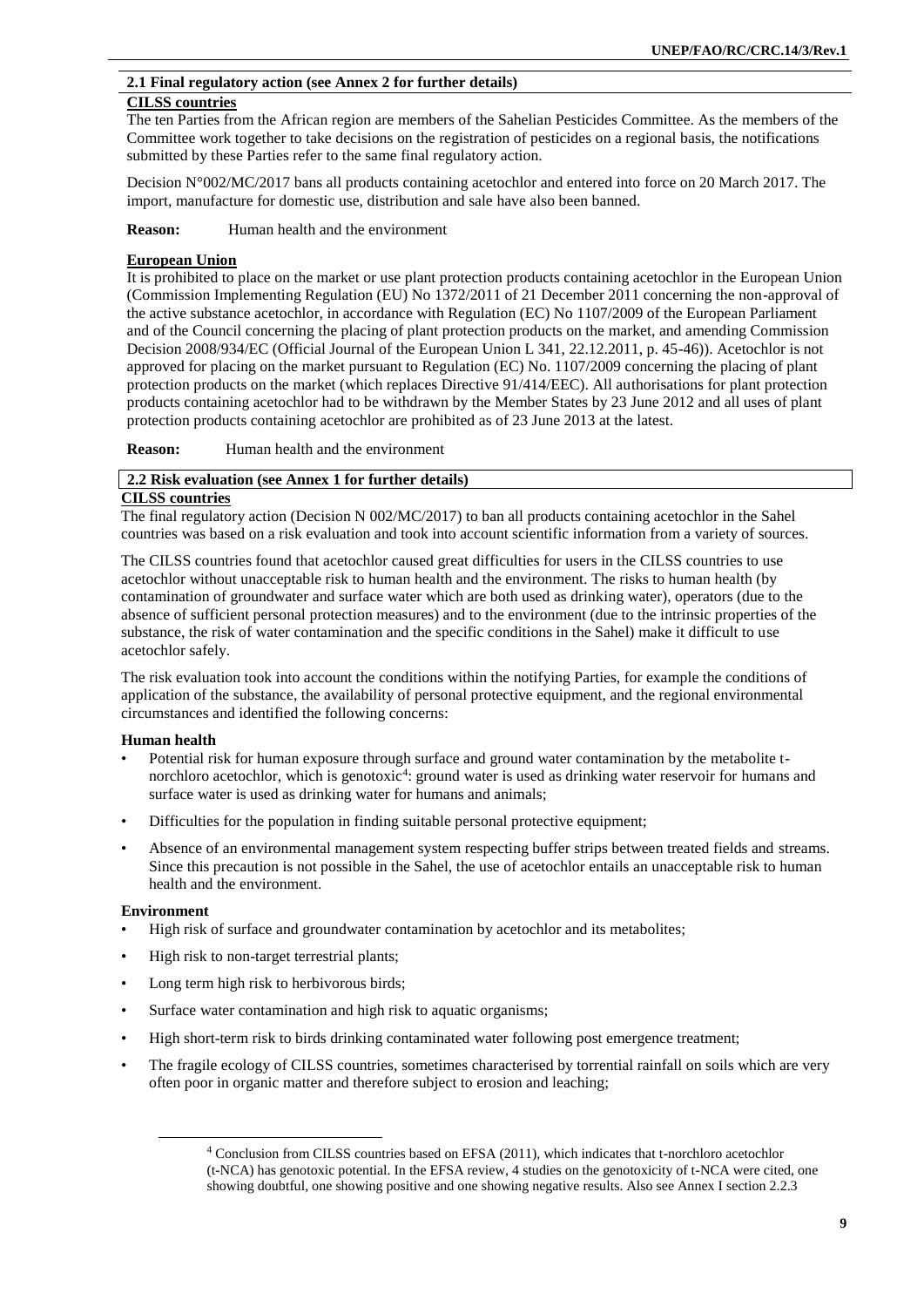- Risk of soil impoverishment in the Sahel;
- Absence of an environmental management system respecting buffer strips between treated fields and streams. Since this precaution is not possible in the Sahel, the use of acetochlor entails an unacceptable risk to human health and the environment.

#### **European Union**

A risk assessment was carried out on the basis of Directive 91/414/EEC (replaced by Regulation (EC) No 1107/2009), which provides for the European Commission to issue a work programme for the examination of existing active substances used in plant protection products with a view to their possible inclusion in Annex I to the Directive, and in accordance with the provisions of Regulation (EC) No 1095/2007 and Regulation (EC) No 2229/2004. A Member State was designated to undertake the risk assessment based on the information submitted by the applicant and to establish a draft assessment report, which was subject to peer review during which the European Food Safety Authority (EFSA) undertook consultations with experts from Member States as well as with the applicant.

The EU risk assessment took into account the proposed conditions of use of acetochlor within the EU, including the intended uses, recommended application rates and good agricultural practices. The conclusion on the peer review was reached on the basis of the evaluation of the notified representative uses as an herbicide on maize in the EU.

For some criteria in the risk evaluation, it was not demonstrated that the risks were acceptable due to the lack of information; in particular the information available was not sufficient to conclude on the risk assessment for the groundwater contamination for metabolites t-norchloroacetochlor and t-hydroxyacetochlor.

However, evaluations made by the designated RMS and EFSA on the basis of the available information demonstrated that the following concerns for human health and the environment were identified under the proposed conditions of use in the EU:

#### **Human health**

- The potential human exposure is above 100% of the ADI when predicted concentrations of the ground water metabolites t-oxanilic acid, t-sulfinylacetic acid, t-sulfonic acid and s-sulfonic acid that have been concluded as relevant metabolites are taken into account.
- There is a potential human exposure to metabolite t-norchloro acetochlor when surface water is abstracted for drinking water, which has been concluded as relevant from a toxicological hazard assessment perspective. In addition, the toxicological data for t-norchloro acetochlor indicate that it is genotoxic.
- A high potential for groundwater contamination has been identified over significant areas of the EU by the metabolites t-oxanilic acid, t-sulfinylacetic acid, t-sulfonic acid and s-sulfonic acid, which have been concluded as relevant metabolites.
- No valid method has been available to quantify residues in food of plant origin.

#### **Environment**

- Acetochlor is very toxic to all groups of aquatic organisms and there is a high risk to aquatic organisms.
- A high acute risk to birds from uptake of contaminated drinking water was indicated for the post emergence applications.
- There is a high risk to non-target terrestrial plants. The risk assessment suggests that an in-field no spray buffer zone of 5m is required to protect non target plants in the off-field area.
- A high long term risk for herbivorous birds has been identified.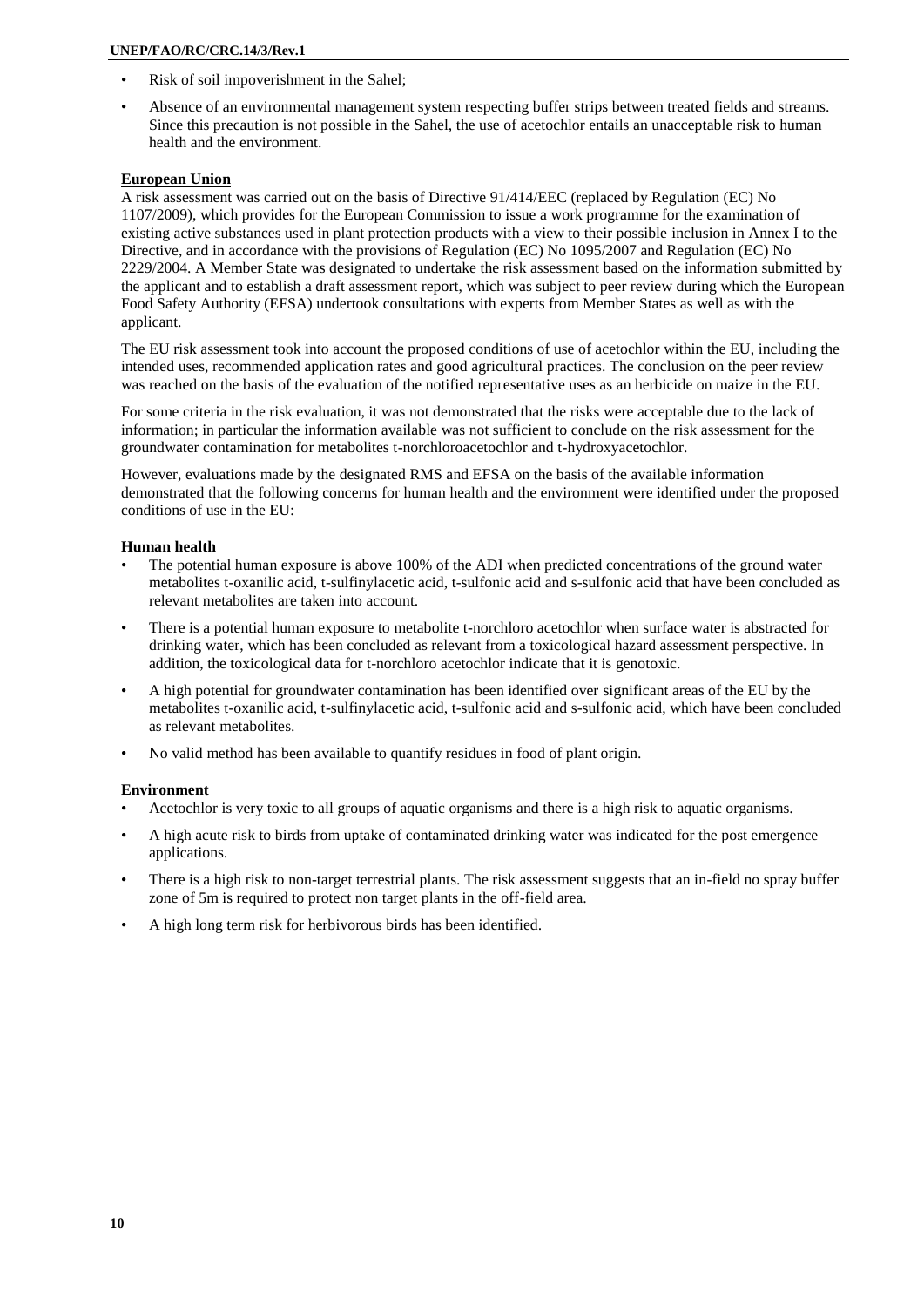#### **3. Protective measures that have been applied concerning the chemical**

|                                 | 3.1 Regulatory measures to reduce exposure                                                                                                                                                                                                                                                                                                                                                                                                                                     |
|---------------------------------|--------------------------------------------------------------------------------------------------------------------------------------------------------------------------------------------------------------------------------------------------------------------------------------------------------------------------------------------------------------------------------------------------------------------------------------------------------------------------------|
| <b>CILSS</b><br>countries       | The final regulatory action of the Parties bans the use of acetochlor as an active ingredient in plant<br>protection products. The final regulatory actions are expected to lead to a significant decrease in the<br>quantity of the chemical used, resulting in significant reduction of the exposure of humans and the<br>environment. The reduction in exposure to the chemical will lead to reduction of risk caused by<br>acetochlor to human health and the environment. |
| <b>European</b><br><b>Union</b> | The final regulatory action of the Parties bans the use of acetochlor as an active ingredient in plant<br>protection products. The final regulatory actions are expected to lead to a significant decrease in the<br>quantity of the chemical used, resulting in significant reduction of the exposure of humans and the<br>environment. The reduction in exposure to the chemical will lead to reduction of risk caused by<br>acetochlor to human health and the environment. |

#### **3.2 Other measures to reduce exposure**

**CILSS countries**

*Not reported*

#### **European Union**

*Not reported*

#### **3.3 Alternatives**

There are a number of alternative methods involving chemical and non-chemical strategies, including alternative technologies available, depending on the individual crop-pest complex under consideration. Countries should consider promoting, as appropriate, integrated pest management (IPM) and organic strategies as a means of reducing or eliminating the use of hazardous pesticides.

SAICM's Fourth International Conference on Chemicals Management recommended that in replacing highly hazardous pesticides the focus should be on agroecologically-based practices. Information on such practices can be found at the following websites:

FAO Agroecology hub:<http://www.fao.org/agroecology/en/> IPAM (International Peoples Agroecology Multiversity):<http://ipamglobal.org/> OISAT (Online Information Service for Non-Chemical Pest Management in the Tropics): <http://www.oisat.org/> Replacing Chemicals with Biology: Phasing out Highly Hazardous Pesticides with Agroecology: <http://panap.net/2015/11/replacing-chemicals-biology-phasing-highly-hazardous-pesticides-agroecology/>

#### **CILSS countries**

#### **1. Chemical alternatives**

Alternatives to the use of acetochlor based formulations exist. Formulations of selective pesticides are registered and authorised for sale in CILSS countries. Several selective pesticides formulations can be found in the global list of pesticides registered by CSP for maize and cotton. (CSP, 2016, website: [www.insah.org\)](http://www.insah.org/). These formulations belong to the following chemical classes: sulfonylurea (nicosulfuron), substituted ureas (diuron), toluidin (pendimethalin), etc.

#### **2. Integrated production and pest management (IPPM)**

IPPM experience initiative launched by FAO in collaboration with the Ministers of Agriculture in several Sahel countries allowed obtaining important results in agricultural production and pest management. This initiative of development and implementation of good agricultural practices (GAPs) allows to enhance agricultural productivity and to train several farmers as potential facilitators.

#### **European Union**

*Not reported*

#### **3.4 Socio-economic effects**

**CILSS countries** No assessment of socio-economic effects was reported.

#### **European Union**

No assessment of socio-economic effects was reported.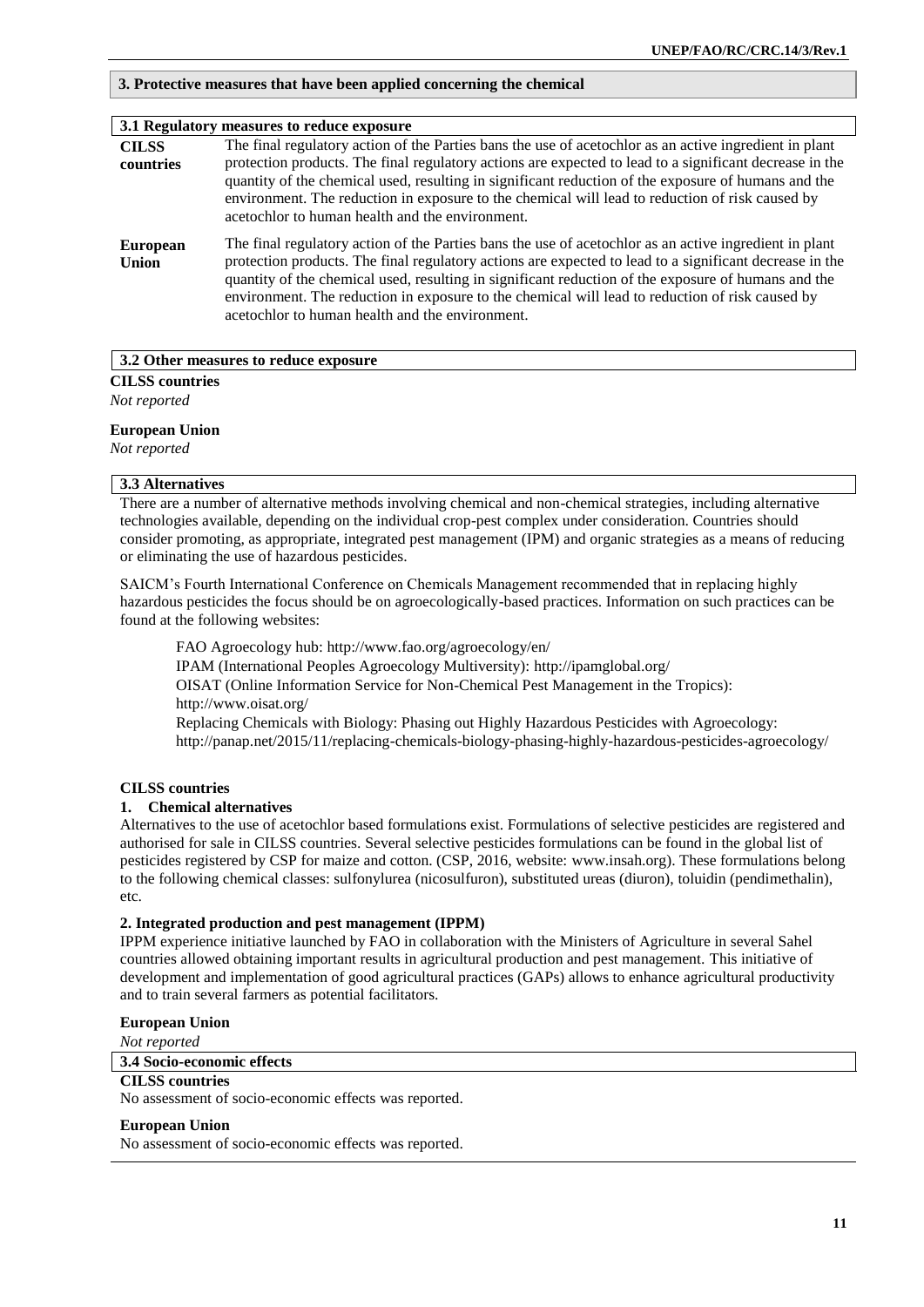#### **4. Hazards and Risks to human health and the environment**

| <b>4.1 Hazard Classification</b> |                                                                                                                                                                                                                                                                                                                                                                                                                                                                                                                                                                                                                                                                                                                                                                       |  |
|----------------------------------|-----------------------------------------------------------------------------------------------------------------------------------------------------------------------------------------------------------------------------------------------------------------------------------------------------------------------------------------------------------------------------------------------------------------------------------------------------------------------------------------------------------------------------------------------------------------------------------------------------------------------------------------------------------------------------------------------------------------------------------------------------------------------|--|
| WHO / IPCS                       | III (slightly hazardous)                                                                                                                                                                                                                                                                                                                                                                                                                                                                                                                                                                                                                                                                                                                                              |  |
| <b>IARC</b>                      | Not available                                                                                                                                                                                                                                                                                                                                                                                                                                                                                                                                                                                                                                                                                                                                                         |  |
| <b>European Union</b>            | Classification of the EU according to Regulation (EC) No 1272/2008 of the European<br>Parliament and of the Council, as adopted pursuant to Commission Regulation (EU)<br>2016/1179<br>Carc. 2 - H351 (Suspected of causing cancer)<br>Repr. 2 - H361f (Suspected of damaging fertility)<br>Acute Tox. 4 - H332 (Harmful if inhaled)<br>STOT SE 3 - H335 (May cause respiratory irritation)<br>STOT RE 2 - H373 (kidney) May cause damage to organs through prolonged or repeated<br>exposure<br>Skin Irrit. 2 - H315 (Causes skin irritation)<br>Skin Sens. 1 - H317 (May cause an allergic skin reaction)<br>Aquatic Acute 1 - H400 (Very toxic to aquatic life)<br>Aquatic Chronic 1 H410 (Very toxic to aquatic life with long lasting effects) (EU notification) |  |
|                                  | Reference: https://echa.europa.eu/information-on-chemicals/cl-inventory-database/-<br>/discli/details/104340, accessed 26 April 2018                                                                                                                                                                                                                                                                                                                                                                                                                                                                                                                                                                                                                                  |  |
| <b>US EPA</b>                    | oral, dermal and eye irritation - III<br>$inhalation - IV$<br>$d$ ermal irritation $-$ II<br>and found to be a dermal sensitizer                                                                                                                                                                                                                                                                                                                                                                                                                                                                                                                                                                                                                                      |  |
| Japan                            | According to the GHS classification approved by Japan, this substance is<br>Carcinogenic category 1B,<br>Reprotoxic category 2,<br>Specific target organ toxicity –<br>Repeated exposure: Category 1 (kidney, testis), Category 2 (central nervous system),<br>Hazardous to the aquatic environment (acute and long-term) category 1<br>Reference: http://www.safe.nite.go.jp/english/ghs/11-mhlw-0096e.html, accessed 26 April<br>2018                                                                                                                                                                                                                                                                                                                               |  |

#### **4.2 Exposure limits**

No internationally recognised exposure limits are available for this chemical. National exposure limits from the notifying countries are presented in Annex II.

| 4.3 Packaging and labelling                                                                                                                                                        |                                                                                                              |  |  |
|------------------------------------------------------------------------------------------------------------------------------------------------------------------------------------|--------------------------------------------------------------------------------------------------------------|--|--|
|                                                                                                                                                                                    | The United Nations Committee of Experts on the Transportation of Dangerous Goods classifies the chemical in: |  |  |
| <b>Hazard Class and</b><br><b>Packing Group:</b>                                                                                                                                   | Based on UN number 3082: Hazard class 9, UN Packing group III                                                |  |  |
| <b>International</b><br><b>Maritime</b><br><b>Dangerous Goods</b><br>(IMDG) Code                                                                                                   | Based on UN number 3082: Hazard class 9, UN Packing group III                                                |  |  |
| <b>Transport</b><br><b>Emergency Card</b>                                                                                                                                          | Not available                                                                                                |  |  |
| Further specific guidance on appropriate symbols and label statements for acetochlor products may be available in the<br>FAO Guidelines on Good Labelling Practice for Pesticides. |                                                                                                              |  |  |

#### **4.4 First aid**

Not available

*NOTE: The following advice is based on information available from the World Health Organisation and the notifying countries and was correct at the time of publication. This advice is provided for information only and is not intended to supersede any national first aid protocols.*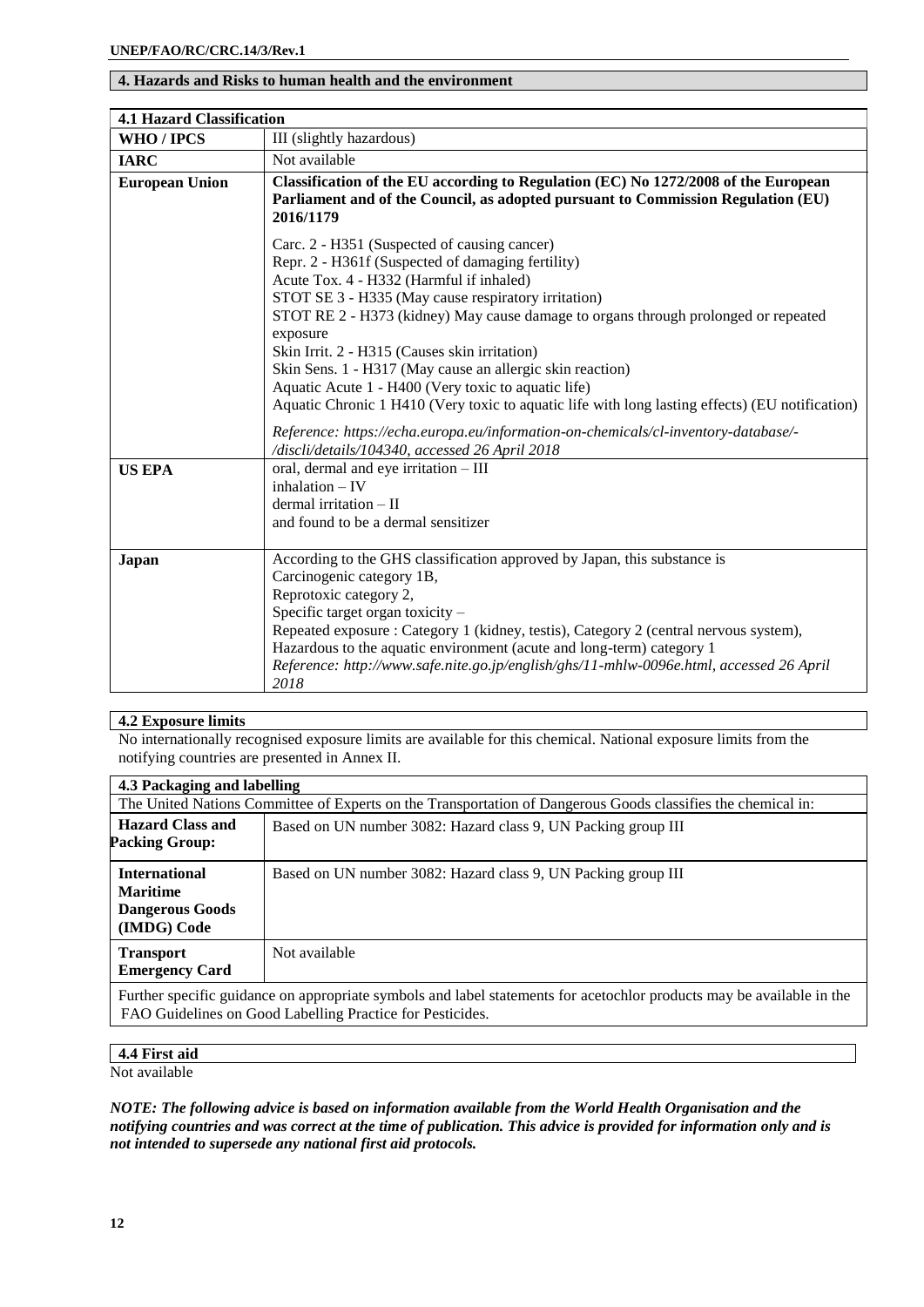#### **4.5 Waste management**  Not available

| <b>Annexes</b> |                                              |
|----------------|----------------------------------------------|
| Annex 1        | Further information on the chemical          |
| Annex 2        | Details on final regulatory actions reported |
| Annex 3        | Addresses of designated national authorities |
| Annex 4        | <b>References</b>                            |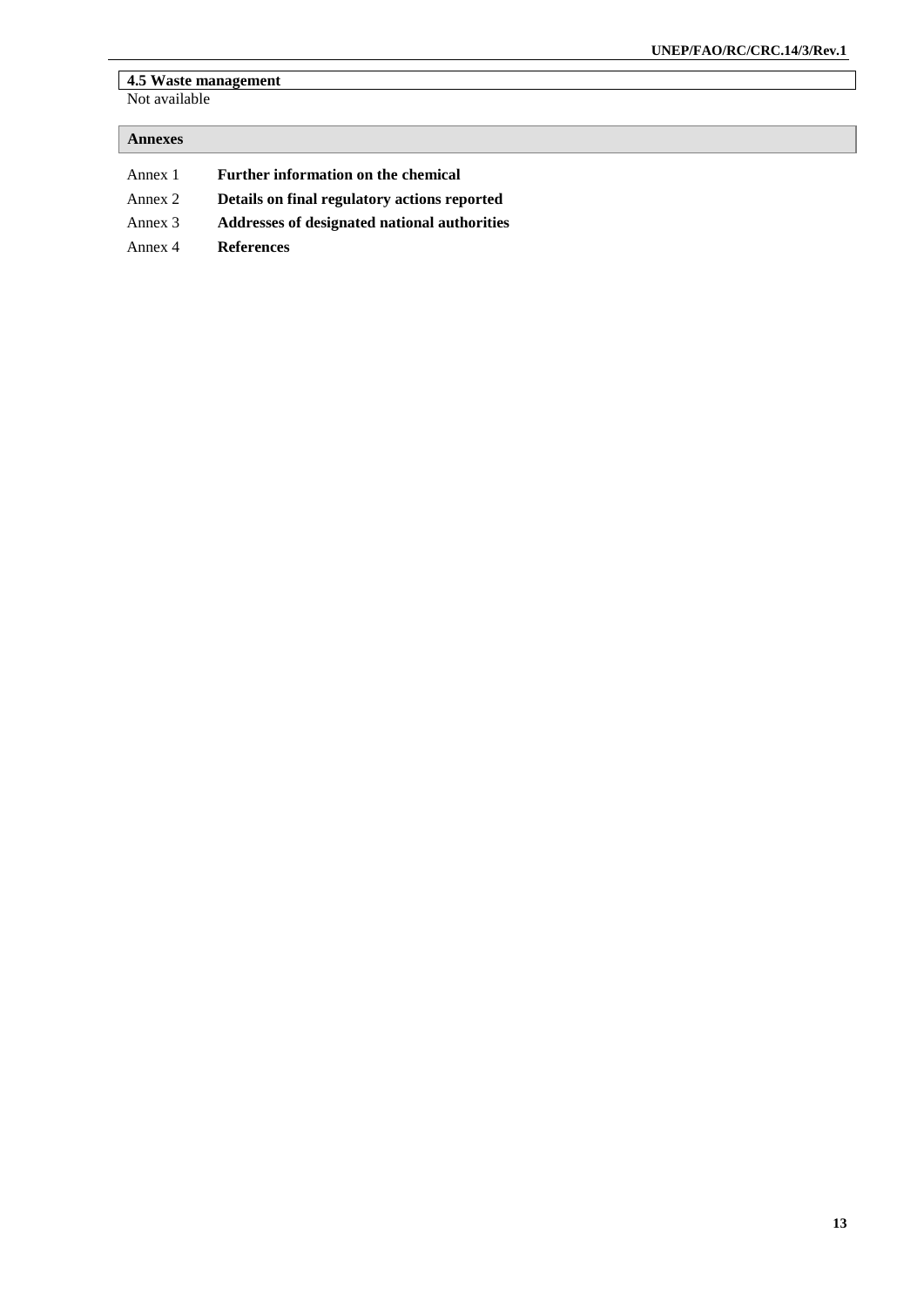#### **Further information on the chemical**

#### **Introduction**

The information presented in this Annex reflects the conclusions of the notifying parties: Burkina Faso, Cabo Verde, Chad, the Gambia, Guinea-Bissau, Mali, Mauritania, the Niger, Senegal, Togo and the European Union. These notifications were published in PIC Circular XLV of June 2017.

Relevant information from WHO and FAO (JMPR, 2015) is included in the section 2.2.3 on genotoxicity (including mutagenicity) and 2.2.4 on long-term toxicity and carcinogenicity of this Annex. The JMPR report is from a more recent date (2015) than the information from the notifying countries and provides a different view on the genotoxicity and carcinogenicity of acetochlor.

Where possible, information on hazards provided by the notifying parties has been presented together, while the evaluation of the risks, which are specific to the conditions prevailing in the notifying Parties are presented separately.

| 1.               | <b>Identity and Physico-Chemical properties</b>     |                                                                                                                                                                                                                                                                                                                                      |  |
|------------------|-----------------------------------------------------|--------------------------------------------------------------------------------------------------------------------------------------------------------------------------------------------------------------------------------------------------------------------------------------------------------------------------------------|--|
| 1.1              | <b>Identity</b>                                     | ISO: Acetochlor<br>IUPAC: 2-chloro-N-ethoxymethyl-6'-ethylacet-o-toluidide<br>CA: 2-chloro-N-(ethoxymethyl)-N-(2-ethyl-6-methylphenyl)acetamide                                                                                                                                                                                      |  |
| 1.2              | Formula                                             | C14H20ClNO2                                                                                                                                                                                                                                                                                                                          |  |
| 1.3              | <b>Colour and</b><br><b>Texture</b>                 | Pure material: pale yellow, free-flowing liquid (99.9%)<br>Technical material: pale yellow, free-flowing liquid (95.0%)                                                                                                                                                                                                              |  |
| 1.4              | Decomposition<br>temperature                        | 237-239°C (at 98.78 KPa) (99.9 %)                                                                                                                                                                                                                                                                                                    |  |
| 1.6              | Density $(g/cm^3)$                                  | 1.136 g/mL at 20 deg C; 1.107 g/mL at 25 deg C; 1.1 g/mL at 30 deg C                                                                                                                                                                                                                                                                 |  |
| 1.7              | <b>Resistance to</b><br>acids                       | No information available.                                                                                                                                                                                                                                                                                                            |  |
| 1.8              | <b>Resistance to</b><br>alkalis                     | No information available.                                                                                                                                                                                                                                                                                                            |  |
| 1.9              | <b>Tensile strength</b><br>$(10^3 \text{ kg/cm}^2)$ | No information available.                                                                                                                                                                                                                                                                                                            |  |
| $\boldsymbol{2}$ | <b>Toxicological properties</b>                     |                                                                                                                                                                                                                                                                                                                                      |  |
| 2.1              | <b>General</b>                                      |                                                                                                                                                                                                                                                                                                                                      |  |
| 2.1.1            | <b>Mode of Action</b>                               | <b>CILSS Countries</b><br>Elongase inhibition, and inhibition of geranylgeranyl pyrophosphate (GGPP)<br>cyclization enzymes, part of the gibberellin pathway. (Footprint PPDB, 2015;<br>INERIS, 2013; (CILSS notification)                                                                                                           |  |
|                  |                                                     | Produces tumors of the nasal olfactory epithelium in rats by way of a non-linear,<br>non-genotoxic mode of action that includes cytotoxicity of the olfactory<br>epithelium, followed by regenerative cell proliferation of the nasal epithelium that<br>can then lead to neoplasia if cytotoxicity and proliferation are sustained. |  |
|                  |                                                     | Produces tumors of the thyroid follicular cells in rats by way of a non-genotoxic<br>mode of action that includes UDPGT induction, increased TSH, alterations in<br>T3/T4 hormone production and thyroid hyperplasia. ("Cumulative Risk from<br>Chloroacetanilide Pesticides") (USEPA 2006) (CILSS notification).                    |  |
| 2.1.2            | Symptoms of<br>poisoning                            | <b>CILSS Countries</b><br>Minor effects to the eyes and skin; No recommendations are made based on the<br>limited information available. (US EPA, 2009) (CILSS notification).                                                                                                                                                        |  |
| 2.1.3            | Absorption,<br>distribution,<br>excretion and       | Oral absorption is rapid and almost complete, based on urine and bile excretion in<br>rat being >80% following repeated dosing at 10 mg/kg bw/day. It is widely<br>distributed in the body but the potential for accumulation is low, although there is                                                                              |  |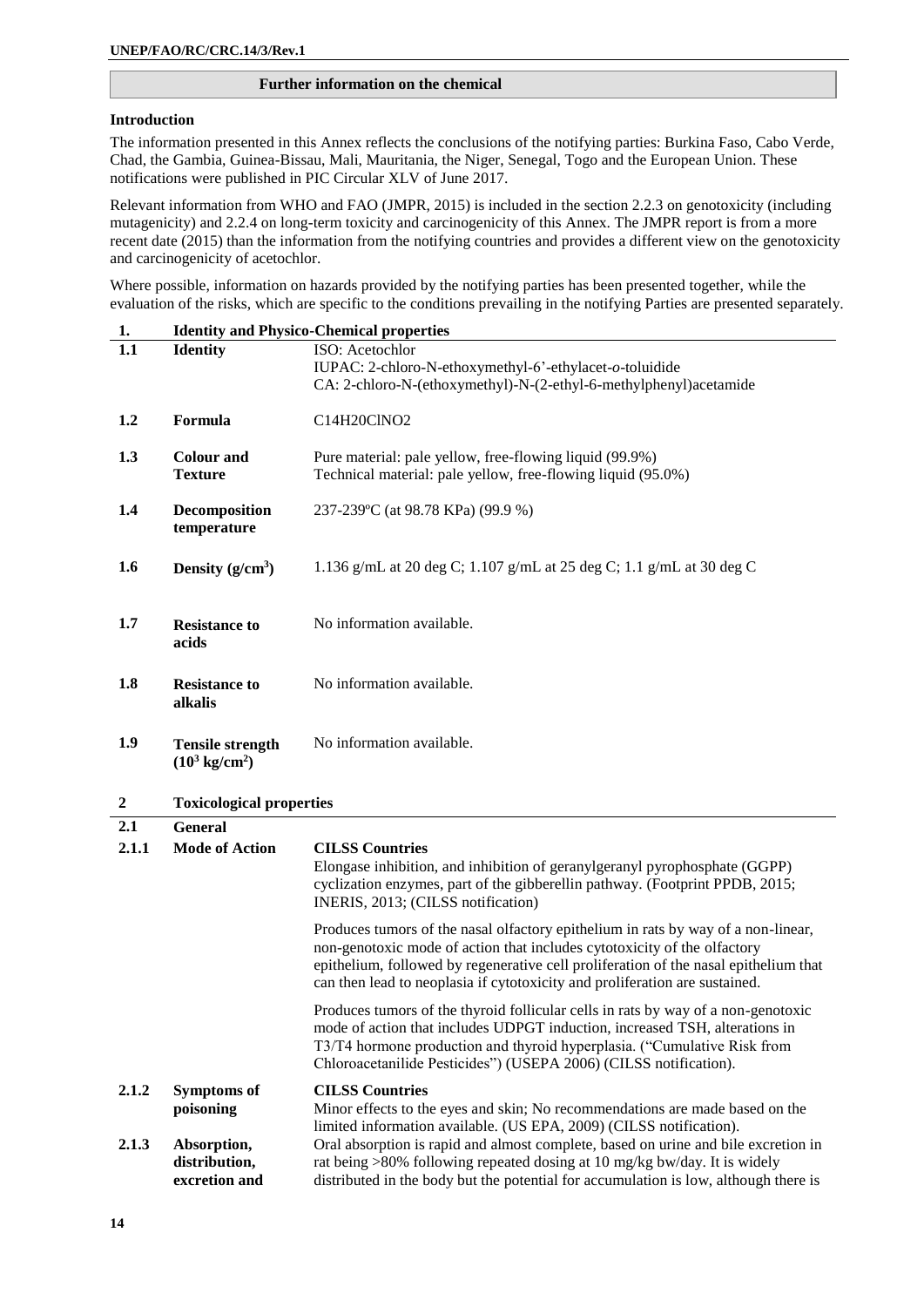|       | metabolism in<br>mammals                            | monkey urine. (EFSA, 2011) (EU notification).                                                                                                                                                                                                                                                                                                                                                                                                                                                                                                                                                                                                                                                                                         | some accumulation in nasal turbinates in rat (but not in mice). The rate of<br>excretion is relatively rapid (-86% within 48 hours), mainly in urine (66-72%) and<br>in faeces (12-21%, of which 80-85% comes via the bile). Acetochlor undergoes<br>conjugation and mixed function oxygenation with the main metabolite in rat and<br>monkey being tert-mercapturic acid with 25-27% of the radioactivity excreted in |                                    |
|-------|-----------------------------------------------------|---------------------------------------------------------------------------------------------------------------------------------------------------------------------------------------------------------------------------------------------------------------------------------------------------------------------------------------------------------------------------------------------------------------------------------------------------------------------------------------------------------------------------------------------------------------------------------------------------------------------------------------------------------------------------------------------------------------------------------------|------------------------------------------------------------------------------------------------------------------------------------------------------------------------------------------------------------------------------------------------------------------------------------------------------------------------------------------------------------------------------------------------------------------------|------------------------------------|
| 2.2   | <b>Toxicology studies</b>                           |                                                                                                                                                                                                                                                                                                                                                                                                                                                                                                                                                                                                                                                                                                                                       |                                                                                                                                                                                                                                                                                                                                                                                                                        |                                    |
| 2.2.1 | <b>Acute toxicity</b>                               | <b>European Union</b><br>mg/kg bw) (EFSA, 2011).                                                                                                                                                                                                                                                                                                                                                                                                                                                                                                                                                                                                                                                                                      | The acute toxicity of acetochlor after oral or inhalative administration is moderate<br>$(LD_{50}$ rats, oral = 1929 mg/kg body weight, LC <sub>50</sub> rats, inhalation = 3,99 mg/l/4 h<br>(exposure nose-only, test material aerosol)). It is irritating for the respiratory<br>system and for the skin, as well as a skin sensitiser (LD $_{50}$ (rat, dermal): >2000                                              |                                    |
|       |                                                     | (moderately harmful) (CSP, 2014).                                                                                                                                                                                                                                                                                                                                                                                                                                                                                                                                                                                                                                                                                                     | Acetochlor based formulations registered by CSP belong to WHO class III                                                                                                                                                                                                                                                                                                                                                |                                    |
| 2.2.2 | <b>Short term</b><br>toxicity                       | <b>European Union</b><br>10 mg/kg bw/day (EFSA, 2011).                                                                                                                                                                                                                                                                                                                                                                                                                                                                                                                                                                                                                                                                                | Three dietary studies in rats, four oral studies (dietary and capsules) in dog and<br>two dermal studies in rats and rabbits are described. The dog is the most sensitive<br>species with a NOAEL (52-week dog study) of 2 mg/kg bw/d based on decreased<br>body weight gain and histopathological findings in kidneys and testes observed at                                                                          |                                    |
| 2.2.3 | Genotoxicity<br><i>(including)</i><br>mutagenicity) | <b>European Union</b><br>Positive and negative results have been reported in vivo and in vitro with technical<br>material of low and high purity (from 89.9 to 96.7 %). Many in vitro studies show<br>positive results. The in vivo UDS test shows positive results at toxic dose levels and<br>clear negative results are found in micronucleus and dominant lethal studies.<br>Experts agreed that the substance induces DNA repair synthesis in vivo, which<br>was not considered as a clear indication of mutagenicity in vivo and they<br>concluded that this does not affect the risk assessment (EFSA, 2011).<br>Genotoxicity of the metabolite t-norchloro acetochlor<br>The following studies are summarized in EFSA (2011): |                                                                                                                                                                                                                                                                                                                                                                                                                        |                                    |
|       |                                                     | <b>Assay</b>                                                                                                                                                                                                                                                                                                                                                                                                                                                                                                                                                                                                                                                                                                                          | <b>Species</b>                                                                                                                                                                                                                                                                                                                                                                                                         | <b>Result</b>                      |
|       |                                                     | In vitro gene mutation                                                                                                                                                                                                                                                                                                                                                                                                                                                                                                                                                                                                                                                                                                                | <b>Bacterial cells</b>                                                                                                                                                                                                                                                                                                                                                                                                 | Doubtful results in first<br>assay |
|       |                                                     |                                                                                                                                                                                                                                                                                                                                                                                                                                                                                                                                                                                                                                                                                                                                       |                                                                                                                                                                                                                                                                                                                                                                                                                        |                                    |

In vitro gene mutation Mouse lymphoma cells Positive In vitro chromosome aberrations Human lymphocytes Negative  $(+/- S9)$ In vitro chromosome aberrations Mouse (micronucleus test) Negative

It was concluded that "the groundwater metabolite t-norchloro acetochlor (6) is also toxicologically relevant based on its genotoxic (see table above) and carcinogenic potential (from acetochlor), and no reference values were agreed" (EFSA 2011).

#### **WHO and FAO**

Results for gene mutation assays are conflicting and provide no clear evidence of a positive effect in either bacterial or mammalian cell test systems. Similarly, the evidence from in vitro and in vivo unscheduled DNA synthesis assays, in vitro sister chromatid exchange studies and an in vivo comet test provides no convincing pattern of genotoxic activity. By contrast, results from chromosomal aberration assays indicate that acetochlor is a confirmed clastogen in cultured human lymphocytes. There is also the possibility that the increased mutant colony counts observed in the positive mouse lymphoma assay resulted from a clastogenic rather than a mutagenic response, as this test system can detect chromosome breakage. Nevertheless, clastogenicity is confined to in vitro mammalian cell test systems, and the types of induced aberrations suggest cytotoxicity. Based on data from three bone marrow assays and three dominant lethal mutation studies in mice or rats, acetochlor-induced clastogenicity is not expressed in either somatic or germinal cells of whole animals (JMPR, 2015).

**Genotoxicity of the metabolite t-norchloro acetochlor**

In the JMPR report from 2015, the following studies are summarized: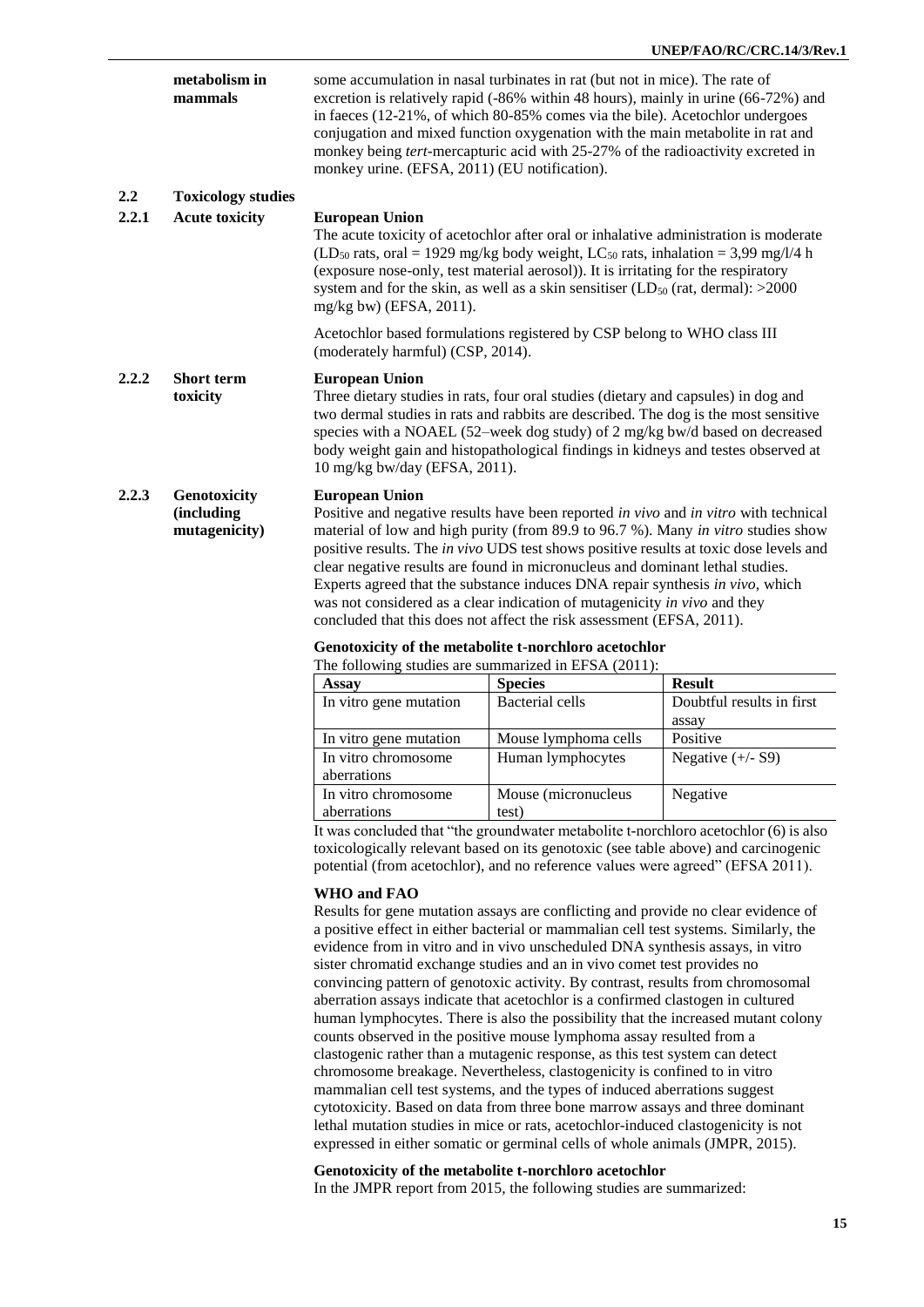| <b>Study</b>     | <b>Test system</b> | Purity $(\% )$ | <b>Results</b> | <b>Reference</b> |
|------------------|--------------------|----------------|----------------|------------------|
| <b>Bacterial</b> | S.                 | 99.5           | Negative       | Callander        |
| gene             | typhimurium        |                |                | (2002)           |
| mutation         | TA98,              |                |                |                  |
| (Ames)           | TA100,             |                |                |                  |
|                  | TA1535 and         |                |                |                  |
|                  | TA1537; E.         |                |                |                  |
|                  | coli WP2 and       |                |                |                  |
|                  | WP2P uvrA          |                |                |                  |
| <b>Bacterial</b> | S.                 | 99             | Negative       | Wagner           |
| gene             | typhimurium        |                |                | (2013)           |
| mutation         | TA98,              |                |                |                  |
| (Ames)           | TA100,             |                |                |                  |
|                  | TA1535 and         |                |                |                  |
|                  | TA1537; E.         |                |                |                  |
|                  | coli WP2 and       |                |                |                  |
|                  | WP2P uvrA          |                |                |                  |
| In vitro         | Mouse              | 99.5           | Weakly         | Clay (2002)      |
| mammalian        | lymphoma           |                | positive (up   |                  |
| gene             |                    |                | to 2.6 times   |                  |
| mutation         |                    |                | control)       |                  |
| In vitro         | Human              | 99.5           | Negative       | Fox (2002)       |
| chromosomal      | lymphocytes        |                |                |                  |
| aberration       |                    |                |                |                  |
| In vivo          | Mouse (bone        | 99.5           | Negative       | Fox (2002b)      |
| micronucleus     | marrow)            |                |                |                  |
| In vivo          | Mouse              | > 99           | Negative       | <b>Beevers</b>   |
| transgenic       |                    |                |                | (2014)           |
| gene             |                    |                |                |                  |
| mutation         |                    |                |                |                  |

It was concluded that "No evidence of genotoxicity was observed in various in vivo and in vitro assays, except for a mouse lymphoma assay, which gave a weak positive response for two metabolites; however, these two metabolites were negative in a mouse micronucleus assay.

The Meeting concluded that these plant metabolites, soil degradates and environmental metabolites of acetochlor appear to be less toxic than the parent compound." (JMPR, 2015).

#### **2.2.4 Long term toxicity and carcinogenicity**

### **European Union**

*Long-term toxicity* Target/Critical effects: anaemia, kidney and liver toxicity (mice and rats). Rat (diet, 2 year):  $NOAEL = 9.4$  mg/kg bw/day Mouse (diet, 78 week):  $LOAEL = 1.1$  mg/kg bw/day (EFSA, 2011).

#### *Carcinogenicity*

Rat: adenomas in nasal epithelium at 47.5 mg/kg bw/day. Gastric tumours. Mouse: lung adenomas and carcinomas, uterine histocytic sarcomas. In conclusion, taking into account the different tumours observed in both species, the meeting agreed to propose the classification Carc. cat.3, R40 Limited evidence of a carcinogenic effect. (EFSA, 2011).

#### **WHO and FAO**

Rat: Adenomas in nasal epithelium

Mouse: Marginal increase in histiocytic sarcomas

Conclusion: Unlikely to pose a carcinogenic risk to humans from the diet. (JMPR, 2015)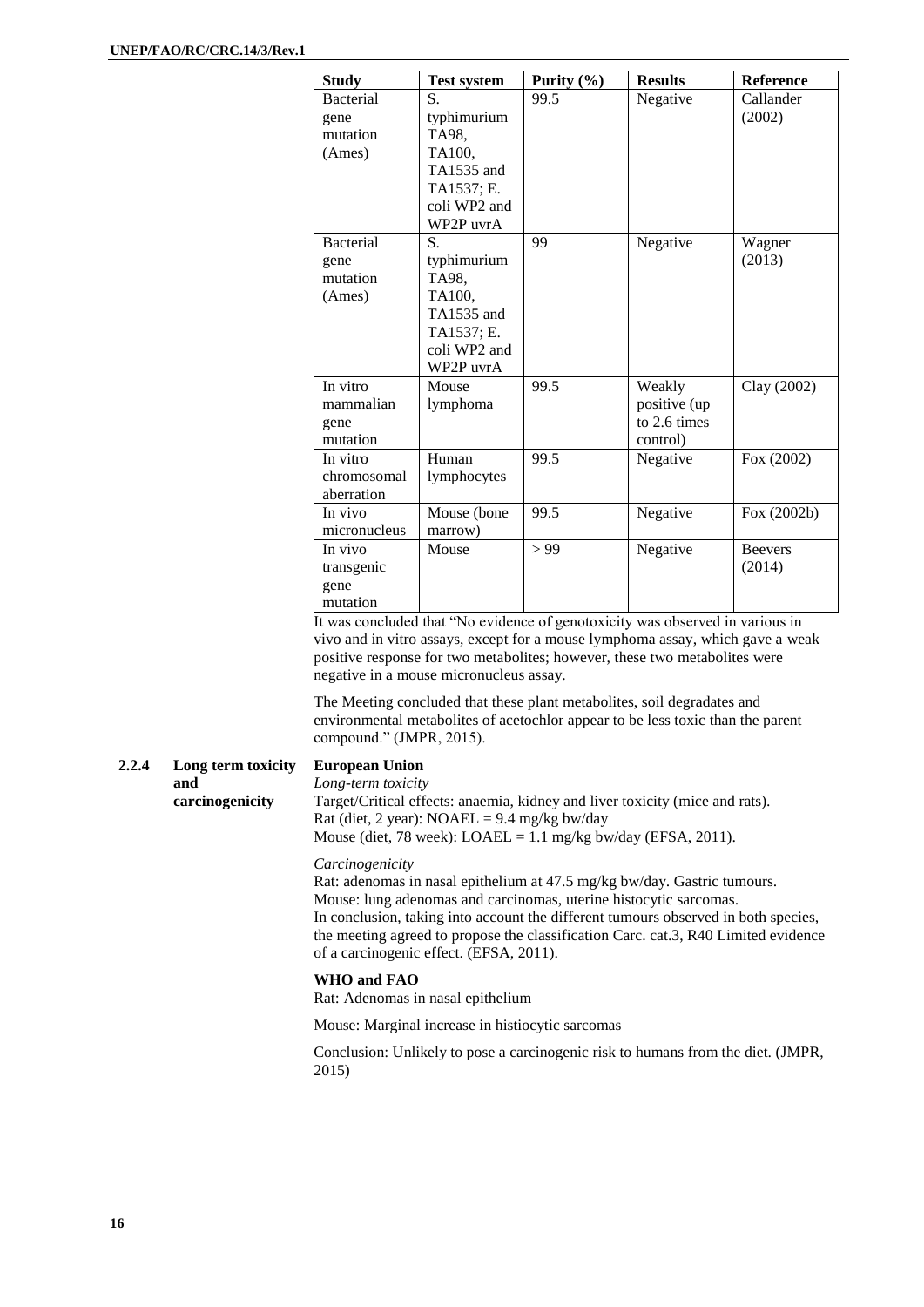|       |                                                                                          | UNEP/FAU/KU/UKU.14/3/Ke                                                                                                                                                                                                                                                                                                                                                                                                                                                                                                                                                                                                                                                                                                                                                                                                                                                                                                                                                                                                                                                                                                                                                                                                                                                                                                                                                                                                                                                                                                                                                                                                                                           |
|-------|------------------------------------------------------------------------------------------|-------------------------------------------------------------------------------------------------------------------------------------------------------------------------------------------------------------------------------------------------------------------------------------------------------------------------------------------------------------------------------------------------------------------------------------------------------------------------------------------------------------------------------------------------------------------------------------------------------------------------------------------------------------------------------------------------------------------------------------------------------------------------------------------------------------------------------------------------------------------------------------------------------------------------------------------------------------------------------------------------------------------------------------------------------------------------------------------------------------------------------------------------------------------------------------------------------------------------------------------------------------------------------------------------------------------------------------------------------------------------------------------------------------------------------------------------------------------------------------------------------------------------------------------------------------------------------------------------------------------------------------------------------------------|
| 2.2.5 | <b>Effects</b> on<br>reproduction                                                        | <b>European Union</b><br>Reproductive target/critical effect:<br>Parental: decreased body weight, increased liver weight, nasal hyperplasia.<br>Offspring: reduced litter and pup weight, delayed vaginal opening, increased<br>relative brain weight.<br>Reproduction: decreased number of implantations, decreased number of live pups.<br>Relevant parental and offspring NOAEL: 20 mg/kg bw/day<br>Relevant reproductive NOAEL: 61 mg/kg bw/day<br>Developmental target/critical effect:<br>Maternal: decreased bodyweight gain, (rat, rabbit), decreased food consumption<br>and increased water consumption (rat).<br>Developmental: delayed ossification at maternal toxic dose (rat), none (rabbit).<br>Relevant maternal NOAEL: 200 mg/kg bw/day (rat), 50 mg/kg bw/day(rabbit).<br>Relevant developmental NOAEL: 400 mg/kg bw/day (rat), 190 mg/kg bw/day<br>(rabbit). (EFSA, 2011)                                                                                                                                                                                                                                                                                                                                                                                                                                                                                                                                                                                                                                                                                                                                                                     |
|       |                                                                                          | The weight of evidence suggests that at high concentrations, acetochlor may affect<br>fertility or reproductive performance in the dog. Smaller effects are seen in the rat<br>2-generation studies at larger doses than used in the dog studies but it is unclear if<br>the effects in the rat alone are sufficient for classification. The effects on the dog<br>testes are of concern, but it needs to be considered whether the effect is a primary<br>one, i.e. whether acetochlor has a direct toxicological effect on the testes or<br>whether it is secondary to renal insufficiency. The dog studies indicate that this<br>species is the most sensitive. The 1-year dog study by Broadmeadow (1989) also<br>provides evidence for (delayed onset) chronic renal failure (high water<br>consumption, high urinary volume with low specific gravities, increased plasma<br>urea or BUN and creatinine, increased GGT, significant renal histopathology,<br>severe neurological involvement suggestive of uremic toxicity)though not all of<br>the classical effects associated with renal failure are noted (e.g. haematology<br>disturbance, plasma phosphate, calcium and other electrolytes, no decrease in the<br>relative kidney weight). Chronic renal failure is associated with gonadal<br>dysfunction in humans and the same may be true for dogs. There was no<br>investigation of chronic renal failure per se so even the presumption of this<br>diagnosis is a hypothetical one based on the effects noted primarily in a single<br>12-month dog study with some supporting but weak evidence from the 119-day<br>dog study by Ahmed (1980). |
|       |                                                                                          | In summary, there is sufficient concern to consider classifying acetochlor for its<br>effects on fertility according to CLP. The effects on dog testes at 40-50 mg/kg<br>bw/d in the 1-year studies are severe enough to cause a large reduction in mass<br>and a suspected functional impairment. Furthermore, the 119-day dog study by<br>Ahmed (1980) indicates a trend for a dose-related decrease (but not statistically<br>significant) in testicular weight. There are clear indications of chronic renal failure<br>at the high dose in one 12-month dog study but insufficient evidence to make an<br>association between it and the testicular effects observed. The second 12-month<br>dog study by Ahmed (1981) is more significant because there was no indication of<br>renal failure and no lethalities, but firm evidence for testicular changes was<br>present. There are no mechanistic studies investigating the aetiology of the<br>testicular effects so it is not possible to be certain if they are a consequence of a<br>primary effect by acetochlor or secondary to renal insufficiency.                                                                                                                                                                                                                                                                                                                                                                                                                                                                                                                                                |
|       |                                                                                          | The RAC therefore concluded that acetochlor should be classified as Repr. 2;<br>H361f (RAC, 2014) (Additional information provided by a CRC member from an<br>EU Member State).                                                                                                                                                                                                                                                                                                                                                                                                                                                                                                                                                                                                                                                                                                                                                                                                                                                                                                                                                                                                                                                                                                                                                                                                                                                                                                                                                                                                                                                                                   |
| 2.2.6 | Neurotoxicity/<br>delayed<br>neurotoxicity,<br><b>Special studies</b><br>where available | <b>European Union</b><br>Acute neurotoxicity: Acute NOAEL = $150 \text{ mg/kg}$ bw/day (rat).<br>Repeated dose neurotoxicity: 90-day NOAEL = 48 mg/kg bw/day (rat).<br>Delayed neurotoxicity: No data (EFSA, 2011)                                                                                                                                                                                                                                                                                                                                                                                                                                                                                                                                                                                                                                                                                                                                                                                                                                                                                                                                                                                                                                                                                                                                                                                                                                                                                                                                                                                                                                                |
| 2.2.7 | <b>Summary of</b><br>mammalian<br>toxicity and<br>overall evaluation                     | <b>European Union</b><br>Acetochlor has a moderate acute toxicity. In short term studies the dog was the<br>most sensitive species showing decreased body weight gain and histopathological<br>findings in kidneys and testes. Many in vitro genotoxicity studies showed positive                                                                                                                                                                                                                                                                                                                                                                                                                                                                                                                                                                                                                                                                                                                                                                                                                                                                                                                                                                                                                                                                                                                                                                                                                                                                                                                                                                                 |

results but the in vivo tests did not indicate clearly a mutagenic potential. In long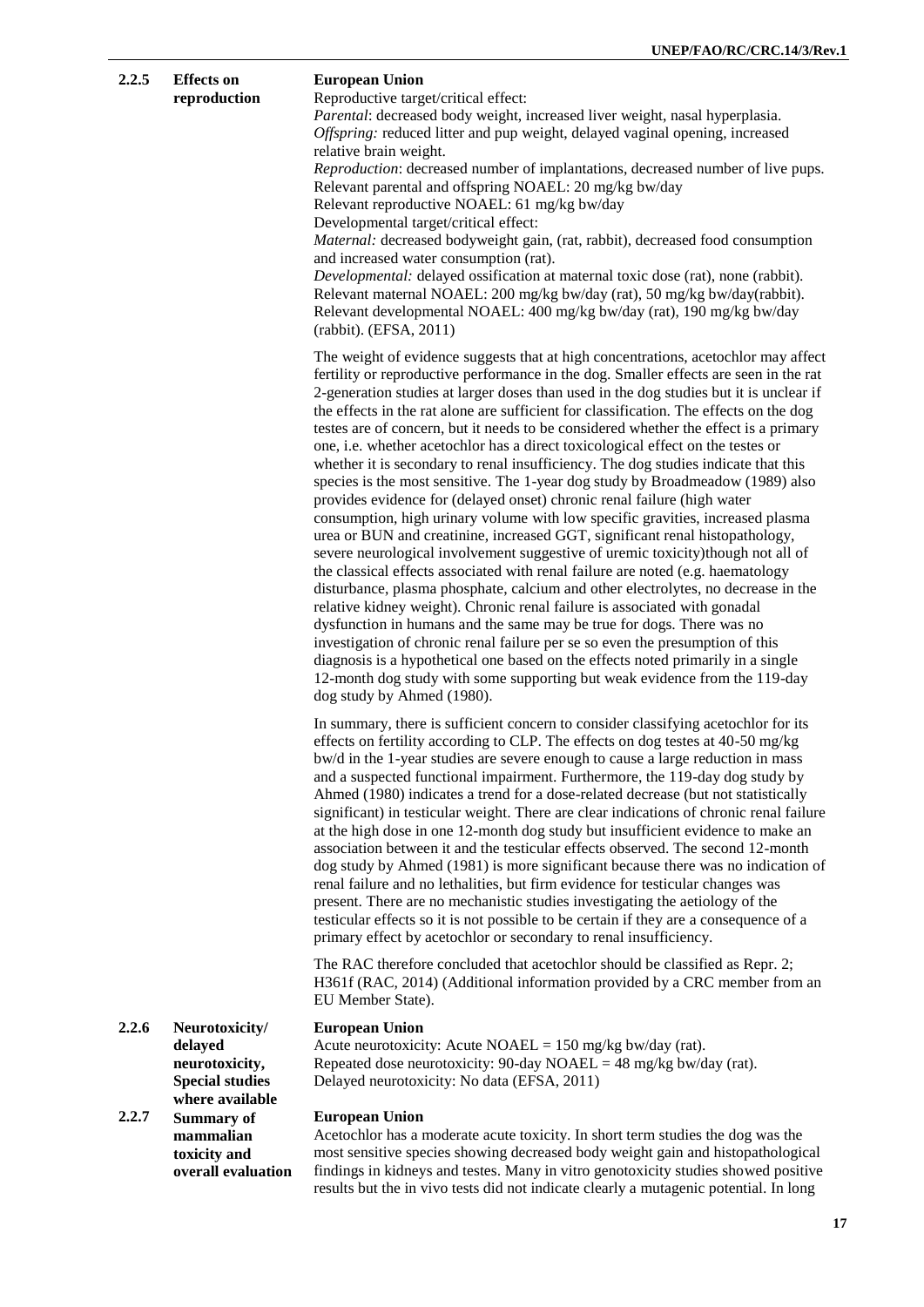term studies different types of tumours were observed with increased incidences. No specific effect on the reproductive parameters was found in multigeneration studies with rats, and no evidence of teratogenicity was observed in rats or rabbits (EFSA, 2011).

Regarding reproduction, the EU Committee for Risk Assessment (RAC), concluded in 2014 that there is sufficient concern to consider classifying acetochlor for its effects on fertility according to CLP (see section 2.2.5) and concluded that the substance should be classified as Reprotoxic category 2 (RAC, 2014) (Additional information provided by CRC member from EU memberstate.

| $\mathbf{3}$ | Human exposure/Risk evaluation |                                                                                                                                                                                                                                                                                                                                                                                                                                                                                                                                                                                                                                                                                                                        |  |
|--------------|--------------------------------|------------------------------------------------------------------------------------------------------------------------------------------------------------------------------------------------------------------------------------------------------------------------------------------------------------------------------------------------------------------------------------------------------------------------------------------------------------------------------------------------------------------------------------------------------------------------------------------------------------------------------------------------------------------------------------------------------------------------|--|
| 3.1          | Food                           | <b>European Union</b><br>Residues in food of plant origin are analysed using a common moiety method by<br>LC-MS/MS. Data gaps have been identified for validation of the extraction and<br>hydrolysis steps for each metabolite and ILV for the method. Consequently, no<br>valid method is available to quantify residues in food of plant origin. For products<br>of animal origin, a method is not required as no MRLs are proposed.                                                                                                                                                                                                                                                                                |  |
|              |                                | The acceptable daily intake (ADI) is 0.0036 mg/kg bw/day using the LOAEL<br>from the 78-week mouse study with a safety factor of 300. The acute reference<br>dose (ARfD) is 1.5 mg/kg bw, derived from the acute rat neurotoxicity study with<br>the application of a safety factor of 100.                                                                                                                                                                                                                                                                                                                                                                                                                            |  |
|              |                                | No chronic or acute risks were identified when the consumer exposures to food<br>commodities are calculated using the EFSA PRIMo Model and the MRL proposed<br>for maize grains and oil seeds; the ADI and ARfD values were not exceeded.                                                                                                                                                                                                                                                                                                                                                                                                                                                                              |  |
|              |                                | However, it must be highlighted that the potential consumer exposure exceeds the<br>ADI value in many scenarios, when the predicted concentrations of the ground<br>water metabolites are considered. In addition, intakes for toddlers and infants<br>resulting from the water consumption are at times above the threshold value of<br>20% ADI recommended by the WHO, when calculations are conducted using the<br>concentrations measured in a monitoring program conducted in Northern Italy<br>(EFSA, 2011, EU notification).                                                                                                                                                                                    |  |
|              |                                | <b>WHO</b> and FAO<br>The Meeting established an ADI of 0-0.01 mg/kg bw on the basis of a NOAEL of<br>1.10 mg/kg bw per day in the 78-week dietary study in mice, based on slight<br>anaemia and an increased incidence of bronchiolar hyperplasia and interstitial<br>fibrosis in the kidney in males observed at 11.0 mg/kg bw per day. A safety factor<br>of 100 was applied. An ARfD of 1 mg/kg bw was established on the basis of a<br>NOAEL of 100 mg/kg bw per day in a study of developmental toxicity in rabbits,<br>based on decreased feed consumption, decreased body weight (GDs 6-8) and the<br>death of two dams observed at 300 mg/kg bw per day. A safety factor of 100 was<br>applied. (JMPR, 2015). |  |
| 3.2          | Air                            | <b>European Union</b><br>Acetochlor is considered harmful by inhalation (acute rat $LC_{50}$ 3.99 mg/L/4h)<br>(EFSA, 2011).                                                                                                                                                                                                                                                                                                                                                                                                                                                                                                                                                                                            |  |
| 3.3          | Water                          | <b>European Union</b><br>The potential human exposure is above 100% of the ADI when predicted<br>concentrations of the ground water metabolites t-oxanilic acid, t-sulfinylacetic<br>acid, t-sulfonic acid and s-sulfonic acid that have been concluded as relevant<br>metabolites are taken into account.                                                                                                                                                                                                                                                                                                                                                                                                             |  |
|              |                                | There is a potential human exposure to metabolite t-norchloro acetochlor when<br>surface water is abstracted for drinking water, which has been concluded as<br>relevant from a toxicological hazard assessment perspective.                                                                                                                                                                                                                                                                                                                                                                                                                                                                                           |  |
|              |                                | A high potential for groundwater contamination has been identified over<br>significant areas of the EU by the metabolites t-oxanilic acid, t-sulfinylacetic acid,<br>t-sulfonic acid and s-sulfonic acid, which have been concluded as relevant<br>metabolites. (EFSA, 2011).                                                                                                                                                                                                                                                                                                                                                                                                                                          |  |

**CILSS Countries**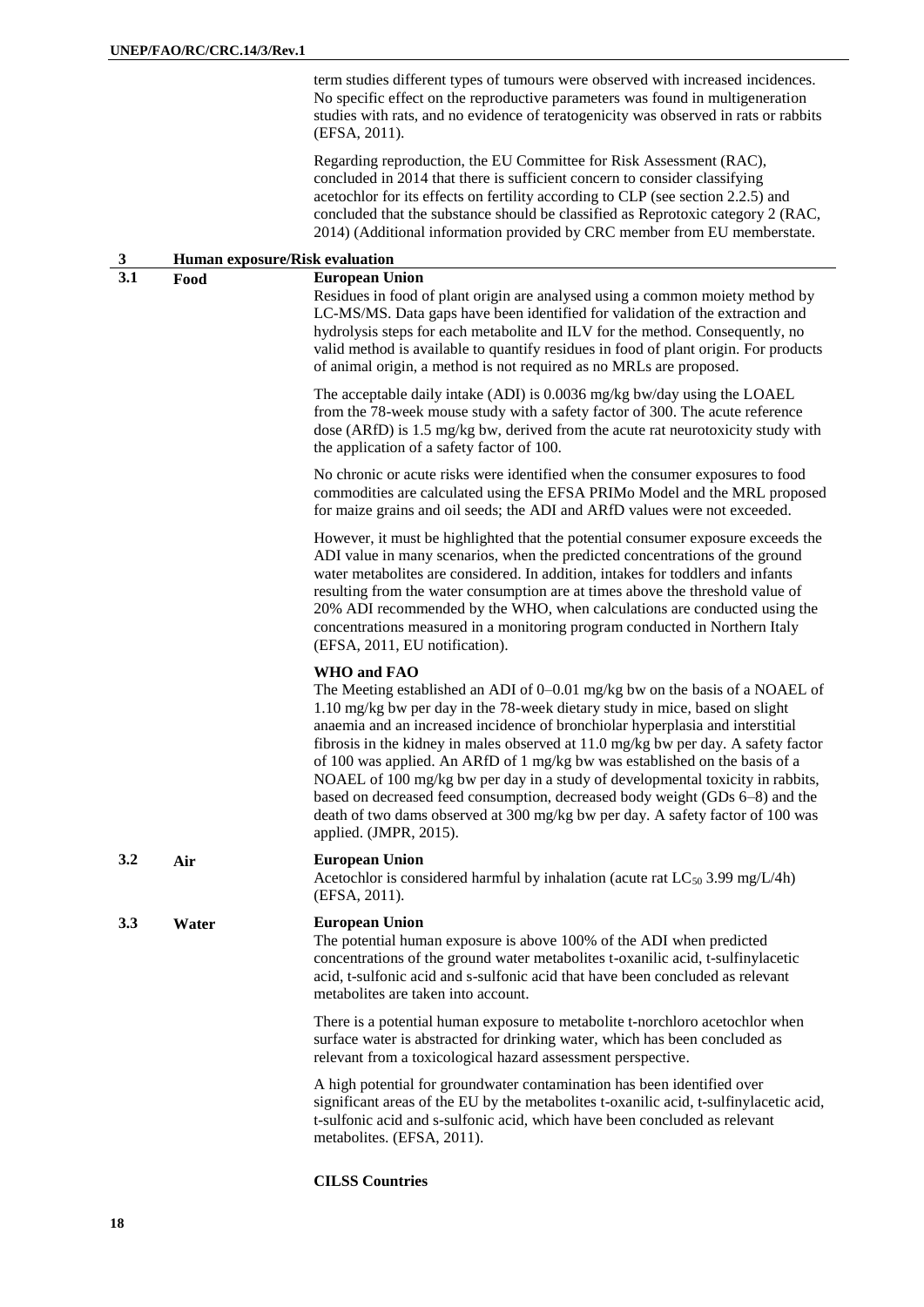In the notification and supporting documentation, risk to human health because of high risk of surface and groundwater contamination by acetochlor and its metabolites is reported.

In the USA, due to concerns for groundwater contamination, acetochlor cannot be used within 50 feet of a well on coarse soils (for ex. Sandy soil with less than 3% of organic matter) where the depth of groundwater in less than 30 feet. For some products, acetochlor cannot be applied with any irrigation system (irrigation by flooding included). There are products that allow acetochlor to be applied by aerial application and through irrigation systems (e.g.,center-pivot) following specified precautions and restrictions.) . Acetochlor cannot be applied directly on water or in areas where surface water is present. Furthermore, acetochlor must not be mixed or filled less than 50 feet from surface water or wells, unless adequate confinement or disposal measures exist. Each of these measures is intended to prevent acetochlor from migrating to ground water and/or surface water resources (US EPA, 2006).

The supporting documentation from the CILSS countries indicates the absence of an environmental management system respecting buffer strips between treated fields. Since this precaution cannot be implemented in the Sahel, the use of acetochlor entails an unacceptable risk to human health and the environment.

Further, in the CILSS countries, soils are often very poor in organic matter. Modelling values are between 1.06% to 1.36% for soils within the perimeter (Direction culture/SN-SOSUCO,2008), and the mean OC in soils near the rivers is equal to 1.06% (Ouedraogo et al, 2012). Therefore, these soils are subject to erosion and leaching. The fragile ecology of CILSS countries, sometimes characterized by torrential rainfall on soils which are very often poor in organic matter and therefore subject to erosion and leaching.

The results of the modelling study by Ouedraogo et al (2012) conclude that acetochlor had very high potential to contaminate surface water under actual usage conditions in Burkina Faso.

In a study measuring pesticide concentrations in two lakes in Burkina Faso, acetochlor concentrations up to 53.1 µg/L were measured (Soleri, 2013). Contamination of groundwater and surface water in the CILSS countries results in contamination of drinking water, since these are used as sources for drinking water. In countries like Burkina Faso, more than half the farmers (67.5 %) have a water point in their fields or nearby. Most water points are less than 100m from the fields (Toe, 2010). Water pesticide contamination via different routes may result from the proximity of water points to the fields. Water was drunk in 50% of cases, used for the preparation or the dilution of pesticides in 29.26% and for animal drinking in 26.96% (Toe, 2010). Hence the presence of acetochlor in some water courses in Burkina Faso (Soleri, 2013).

The CILSS countries concluded that using acetochlor as a pesticide under these conditions resulted an unacceptable risk to human health because of drinking water contamination.

#### **3.4 Occupational exposure European Union** The acceptable operator exposure level (AOEL) is 0.02 mg/kg bw/day based on the 1-year dog study, with the use of a safety factor of 100.

Two representative formulations were considered in the exposure assessment. For the formulation 'GF-675', the operator exposure is below the AOEL with the use of gloves and coverall during mixing/loading and application, and sturdy footwear during application. For the formulation 'MON 69447', the estimates with the German and UK models are above the AOEL but a bio-monitoring study measured exposures below the AOEL with the use of tractors and gloves during mixing/loading and coverall during application (EFSA, 2011; EU notification).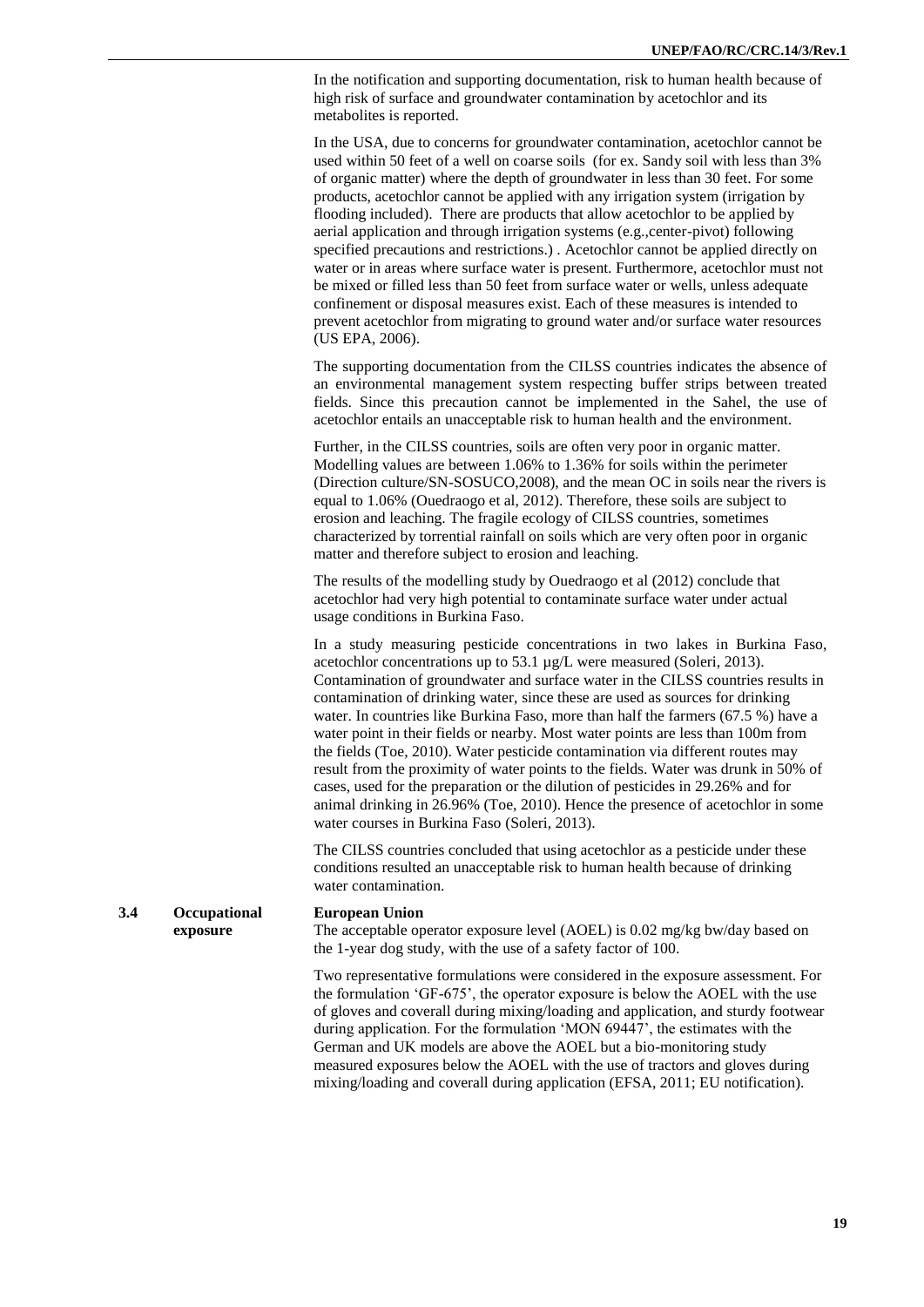#### **CILLS Countries**

In the notification and supporting documentation, risks to operators are also reported:

Reference is made to the EFSA report (2011), which mentions that health risks for operators were accentuated because the estimated exposure to EC formulations recorded higher values (between 1435% and 5550%) than the acceptable operator exposure level (AOEL), despite the use of trailed sprayer and the use of gloves during mixing, loading and application. Without PPE, values up to 35550% of the AOEL are reported.

Contrary to USA and EU countries, the recommended use in Sahel countries was low volume application (knapsack sprayer) of the formulation diluted with water at doses between 2.5 and 3.5 l /ha on cotton. Frequency of application was once a crop-year. Recommended protection devices were protective clothing, goggles and gloves.

In the CILSS countries, people experience difficulties in finding suitable personal protective equipment. Farmers don't use appropriate personal protective equipment (Gomgnimbou et al., 2010, Ouedraogo et al., 2009, Toe et al, 2010). The protective equipment sold to farmers were essentially masks, boots and gloves. Masks are the most used (40% of farmers use them, 39% of which are dust masks against 1% are masks cartridge filters), followed by boots (28.8%), with the combination of the two are the least used used (4.5%). 12.62 % of farmers wear both masks and boots, while only 0.93% wears gloves, boots, overall, mask and glasses at the same time. Masks with filter cartridges are worn in combination with gloves, boots, coveralls and goggles in only 0.31% of cases. (Toe, 2010). This equipment is not specific to carry out treatments which require the full protection of operators (as for acetochlor based formulations).

**3.5 Medical data contributing to regulatory decision** Not available.

**3.6 Public exposure** Information available in sections 3.1. – 3.3.

#### **3.7 Summary-**

**overall risk evaluation**

#### **European Union**

During the evaluation of this active substance, in particular the following concerns were identified: A potential human exposure above the acceptable daily intake has been identified. In addition, there is a potential for human exposure to the surface water metabolite t-norchloro acetochlor, the genotoxicity of which cannot be excluded. There is a high risk of groundwater contamination for several metabolites, a high risk for aquatic organisms and a high long term risk for herbivorous birds. Finally, the information available was not sufficient to conclude on the risk assessment for the groundwater contamination for metabolites t-norchloroacetochlor and t-hydroxyacetochlor (Commission Implementing Regulation (EU) 1372/2011).

#### **CILSS Countries**

The Sahelian Pesticides Committee recommended to stop the authorization of the pesticide formulations containing acetochlor because of the following reasons:

• Risks of water resources contamination from several metabolites including t-norchloro acetochlor;

The CILSS countries concluded that using acetochlor as a pesticide under these conditions resulted an unacceptable risk to human health because of drinking water contamination. Further, the following was taken into account (UNEP/FAO/RC/CRC.13/INF/8):

- Difficulties for the population to get adequate personal protection equipment;
- The fragile ecology of CILSS countries characterized by torrential rains on soils which are often poor in organic matter and thus highly subject to erosion and leaching;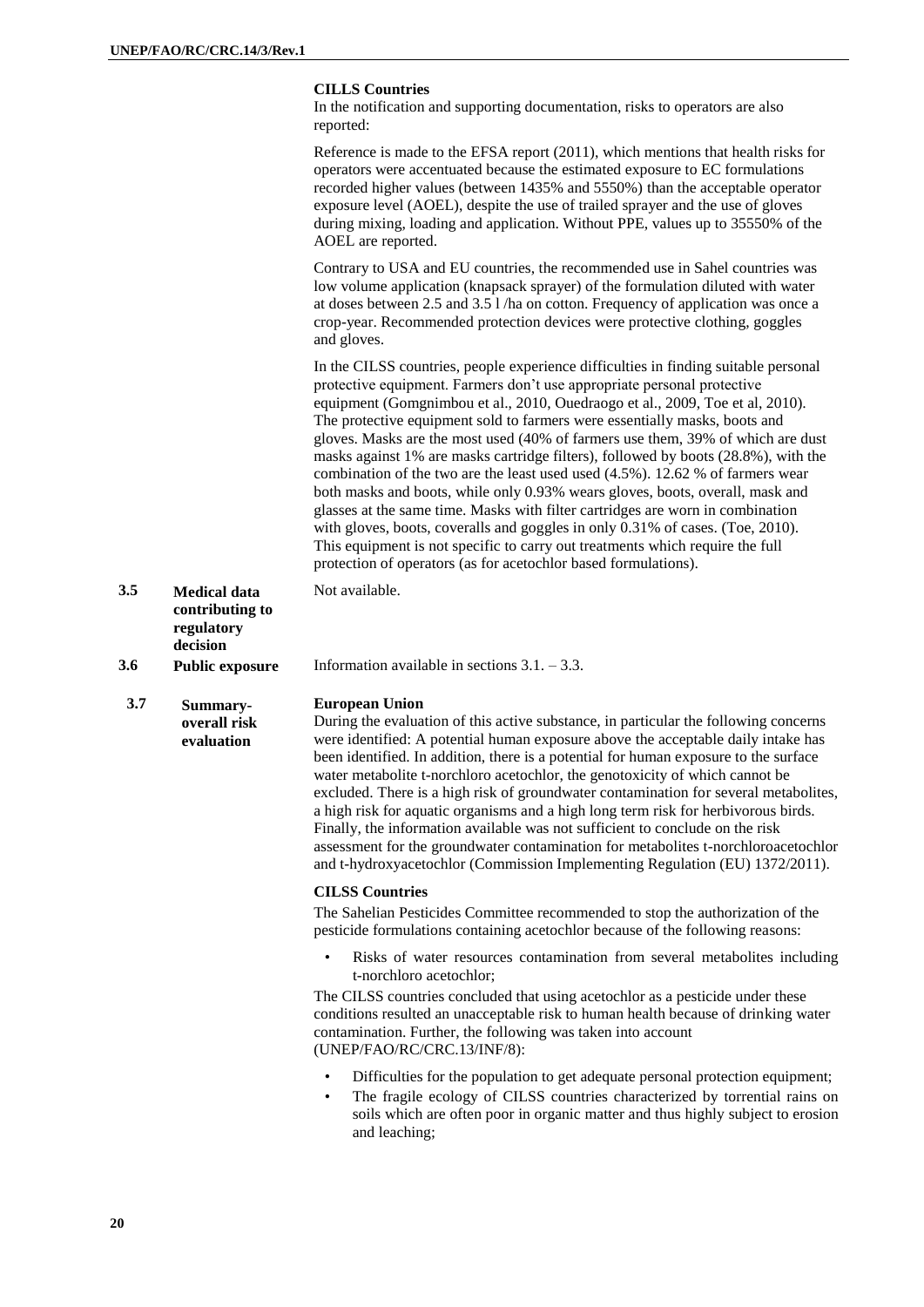- The absence of an environment management system respecting buffer strips between treated fields and water courses, the use of surface water as drinking water for man and animals;
- The use of groundwater as the only reservoir of drinking water;
- The existence of alternatives to the use of acetochlor.

|  | <b>Environmental fate and effects</b> |
|--|---------------------------------------|
|--|---------------------------------------|

#### **4.1 Fate**

#### **4.1.1 Soil European Union**

In topsoil under aerobic conditions acetochlor exhibits low to moderate persistence forming the major soil metabolites t-oxanilic acid (max 17% applied radioactivity (AR)) and t-sulfonic acid (max 11.8% AR) which exhibited moderate to high persistence and t-sulfinylacetic acid (max 18% AR) which exhibited medium to high persistence. The minor soil metabolites s-sulfonic acid (max 9.8% AR) which exhibited moderate to medium persistence and t-norchloro acetochlor (max 3.3% AR) were also identified. Mineralisation of the phenyl radiolabel to carbon dioxide accounted only 0.3-3.1% of applied radioactivity (AR) after 96 days. The formation of unextractable residues was also a significant sink accounting for 15-41% AR after 84-90 days. Acetochlor exhibits high to medium mobility in soil, t-oxanilic acid, t-sulfinyl acetic acid and t-sulfonic acid exhibit very high to high mobility in soil and s-sulfonic acid and t-norchloro acetochlor exhibit very high mobility in soil. There was no indication that adsorption of either acetochlor or these 5 metabolites was pH dependent.

Acetochlor shows low to moderate persistence in soil, with DT50 values of 3.4 – 29 days in a laboratory setting and 7-17 days in the field. (EFSA, 2011; EU notification)

#### **CILSS countries**

When acetochlor enters the soil, it has high to moderate mobility based on a Koc range of 98,5 to 335. Little volatilisation from moist soil surface should occur based on its Henry's constants evaluation of 2,7 x 10-10 atm-cu m/mole. Acetochlor degradation is 8 to 15% in loamy sand during 48-day incubation period, which shows that biodegradation is an important environmental fate process in the soil. Persistence is moderate,  $DT_{50} = 2$  to 3 months.

Adsorption occurs more easily in silty and clay soils rather than in soils with a moderate content of clay or organic matter, Acetochlor adsorbs little to soil particles which means an important potential of runoff and surface water contamination. Metabolism leads to the formation of toxic metabolites such as t-norchloro acetochlor. However, due to its moderate mobility, the risk of surface water contamination by runoff is moderate. This contamination concerns watercourses by runoff but also groundwater by infiltration (CILSS countries supporting documentation).

#### **4.1.2 Water European Union**

In natural sediment water systems acetochlor exhibited moderate persistence degrading to the major metabolites t-oxanilic acid (2) (max. 13.1% AR in water) and t-norchloro acetochlor (6) (max10.4% AR in water 19.2% AR in sediment). The terminal metabolite,  $CO<sub>2</sub>$ , was a small sink in the material balance accounting for only 1.4-2.7% AR at 100 days. Un-extracted sediment residues were the most significant sink for radioactivity representing 24-50% AR at 100 days.

The potential for groundwater exposure from the applied for intended uses above the parametric drinking water limit of 0.1 µg/L by parent acetochlor was concluded to be low, in geoclimatic situations that are represented by all 9 FOCUS groundwater scenarios. A high potential for groundwater contamination  $>0.1$  µg/L over significant areas of the EU by the metabolites t-oxanilic acid, t-sulfinylacetic acid, t-sulfonic acid and s-sulfonic acid that have (on the basis of the available mammalian toxicology data) been concluded as relevant metabolites was identified. A data gap was identified for the stability of the metabolites t-norchloroacetochlor and t-hydroxyacetochlor in stored frozen groundwater samples. (EFSA, 2011, EU notification)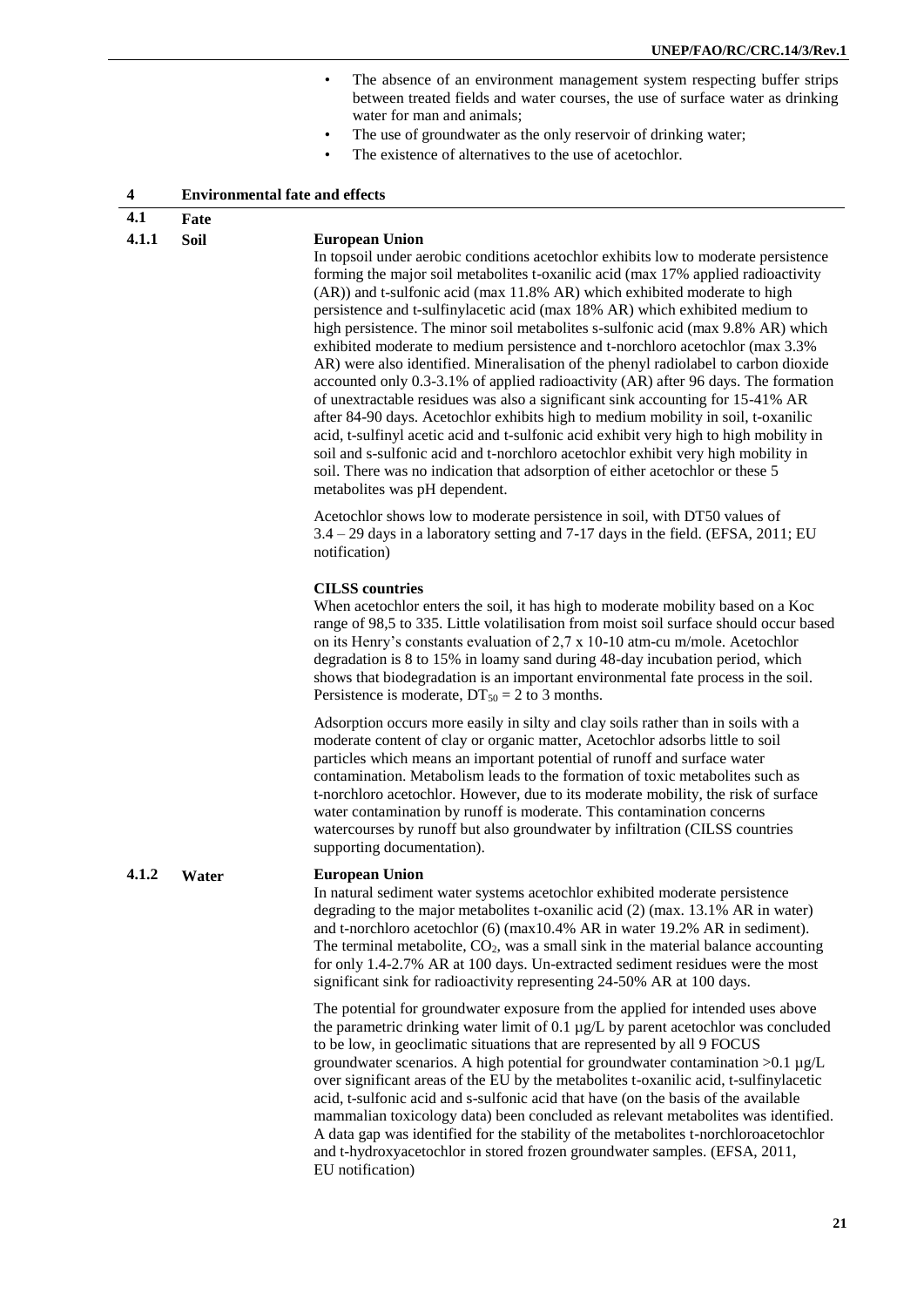#### **CILSS countries**

Acetochlor is not expected to absorb to suspended matter and sediments if entering the soil. Acetochlor half-life in sewage sludge was set at 17.2 hours, which shows that biodegradation can be an important environmental fate process in water. Little volatilisation from moist soil surface is expected to occur based on the Henry's constants evaluation of that compound. A first order hydrolysis has been described with half-life in water of 1386, 2310 and 2310 days at pH 4, pH 7 and 10, respectively. (CILSS supporting documentation,).

#### **4.1.3 Air European Union**

Vapour pressure of acetochlor  $(2.2 \times 10^{-3} \text{ Pa at } 20^{\circ}\text{C})$  indicates very slight volatility under the national scheme of the Netherlands. Therefore, losses due to volatilisation might be expected to be minimal. Calculations using the method of Atkinson for indirect photo-oxidation in the atmosphere through reaction with hydroxyl radicals resulted in an atmospheric half-life estimated at 2.3 hours. Therefore, the proportion of applied acetochlor that did volatilise would be unlikely to be subjected to long-range atmospheric transport. (EFSA, 2011, EU notification)

#### **CILSS countries**

A vapour pressure of acetochlor in the air of 1.67 x  $10^{-5}$  mmHg at 20 °C suggests that acetochlor will not exist in vapour and particle phases in the atmosphere to any significant extent. In the vapour phase, acetochlor will degrade in the atmosphere by reaction with hydroxyl radicals; air half-life for that reaction is estimated 2.6 hours. In particle phase, acetochlor will be removed from the atmosphere by wet or dry deposition process. Acetochlor may be sensitive to direct photolysis by sunlight. (CILSS notification)

#### **4.1.4 Bioconcentration European Union**

The risk of bioconcentration of acetochlor is considered to be low in fish (EFSA, 2011).

The risk to fish-eating birds and mammals was assessed as low in the first-tier risk assessment but the trigger of 5 was not met for earthworm-eating birds and mammals and a data requirement was identified in the DAR. A refined risk assessment based on measured BCF in earthworms was presented in addendum 1 (of the DAR). The experts agreed that it is likely that the high content of sphagnum peat (10% instead of 5%) did not influence the outcome of the bioconcentration study because of the low Koc value of acetochlor. The experts suggested calculating the BCF on the basis of total radioactivity. The TER calculation with the BCF of 0.316 (based on total radioactivity) would result in TERs above the trigger (indicating no risk). (EFSA, 2011)

#### **4.1.5 Persistence European Union**

The water-sediment study (2 systems studied at 20°C in the laboratory) demonstrated acetochlor exhibited moderate persistence dissipating in the total systems with estimated single first order  $DT_{50}$  of 17-22 days (DT90 56-75 days). In soil, the substance showed low to moderate persistence ( $DT_{50 \text{ lab}} = 3.4$ -29 d, 20 $^{\circ}$ C, pF2 (-10kPa), DT<sub>50</sub> field = 7-17 d) (EFSA, 2011).

#### **4.2 Effects on nontarget organisms**

| <b>Terrestrial</b> | <b>European Union</b>                                                          |  |
|--------------------|--------------------------------------------------------------------------------|--|
| <b>vertebrates</b> | <b>Terrestrial birds</b>                                                       |  |
|                    | Bobwhite quail, acetochlor, acute $LD_{50}$ : 928 mg a.s./kg bw                |  |
|                    | GF-675, acute $LD_{50}$ : 1345 mg a.s./kg bw                                   |  |
|                    | MON 69447, acute $LD_{50}$ : 375 mg a.s./kg bw                                 |  |
|                    | Mallard duck, acetochlor, short-term LC <sub>50</sub> : 1057 mg a.s./kg bw/day |  |
|                    | Mallard duck, acetochlor, long-term NOEC: 5.5 mg a.s./kg bw/day (EFSA, 2011).  |  |
|                    |                                                                                |  |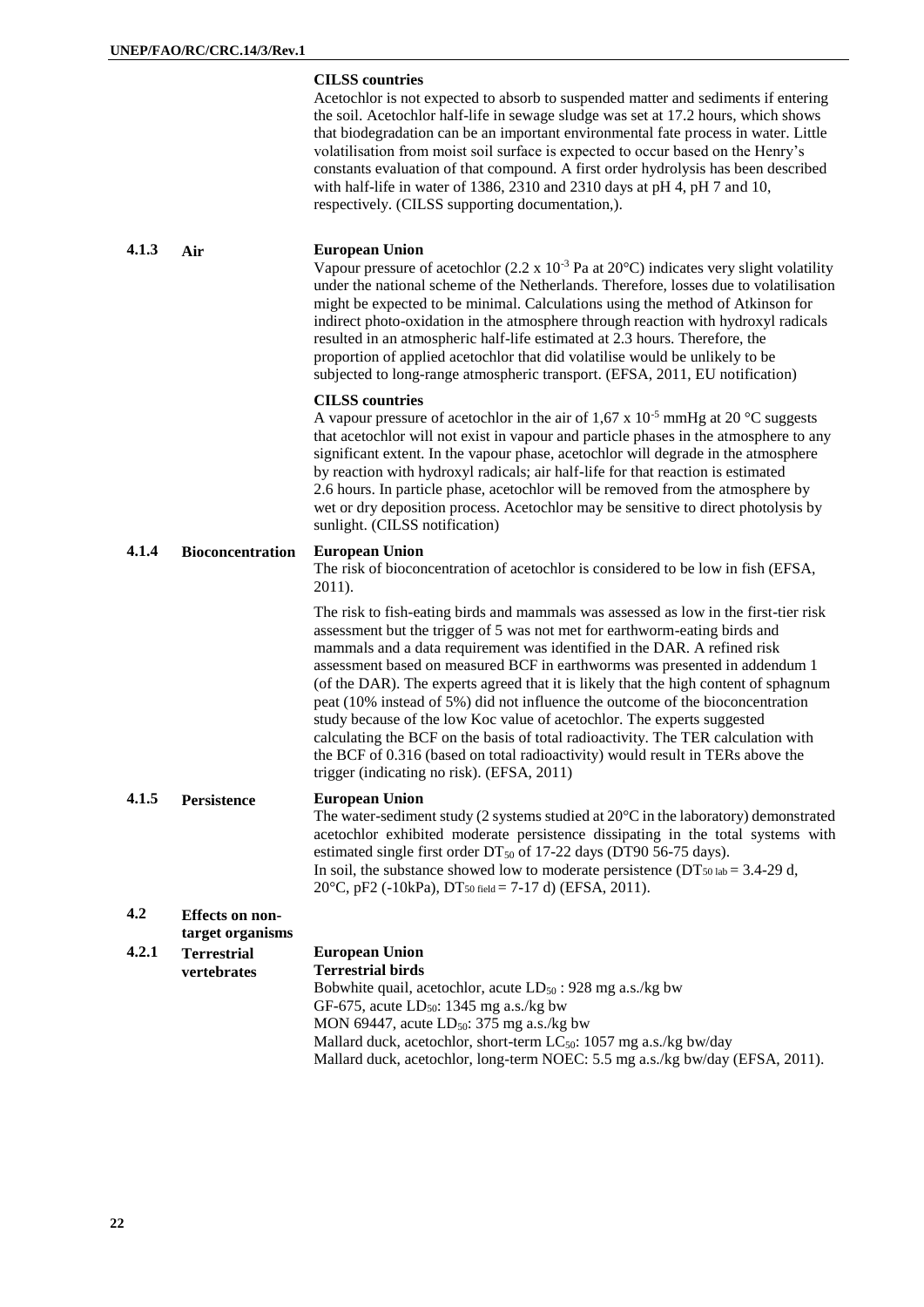| 4.2.2<br><b>Aquatic specie</b> |  |
|--------------------------------|--|
|--------------------------------|--|

#### **4.2.2 Aquatic species European Union Freshwater Species Aquatic invertebrates**

*Daphnia magna*

Acetochlor, 48 h (static), mortality,  $EC_{50}$ : 8.6 mg/l Acetochlor, 21 d (static), reproduction, NOEC: 0.0221 mg/l  $WF 2061, 48 h (static), EC<sub>50</sub>: 7.4 mg/l$ GF-675, 48 h (static), mortality,  $EC_{50} > 6.4$  mg/l t-oxanilic acid, 48 h (static),  $EC_{50} > 120$  mg/l, NOEC = 120 mg/l t-sulfinylacetic acid, 48 h (static),  $EC_{50} > 120$  mg/l, NOEC = 120 mg/l t-sulfonic acid, 48 h (static),  $EC_{50} > 120$  mg/l, NOEC = 120 mg/l t-norchloroacetochlor, 48 h (static),  $EC_{50}$ : 170 mg/l, NOEC = 100 mg/l (EFSA, 2011)

#### **Algae**

*P. subcapitata*

Acetochlor, 72 h, Biomass  $EbC_{50}$ : 0.00031 mg/l, growth rate  $ErC_{50}$ : 0.00052 mg/l Acetochlor, 120 h (static), growth rate  $\text{ErC}_{50}$ : 0.00019 mg/l GF-675, 72 h (static), Biomass EbC<sub>50</sub>: 0.00077 mg/l, growth rate ErC<sub>50</sub>: 0.0010 mg/l MON 69447, 72 h (static), Biomass EbCsev 0.00071 mg/l, growth rate  $\text{ErC}_{50}$ : 0.00155 mg/l t-oxanilic acid, 72 h (static),  $EbC_{50}$ : 44 mg/l,  $Ec_{50}$ : 42 mg/l, NOEr/bC: 32 mg/l. sulfinylacetic, 72 h (static),  $EbC_{50}$ : 57 mg/l,  $ErC_{50}$ : 68 mg/l NOEbC: 32 mg/l, NOErC: 56 mg/l t-sulfonic acid, 72 hours (static),  $EbC_{50}$ : 8.1 mg/l,  $ErC_{50}$ : 17 mg/l, NOEb/rC: 3.2 mg/l t-norchloro acetochlor, 72 hours (static),  $EbC_{50}$ : 0.34 mg/l,  $\text{ErC}_{50}$ : 0.49 mg/l, NOEbC: 0.12 mg/l, NOErC: 0.24 mg/l s- sulfonic acid, 72 hours (static),  $EbC_{50}$  and  $Ec_{50}$  and NOEbC all >124 mg/l (EFSA, 2011)

#### **Aquatic plants**

*Lemna gibba*

Acetochlor, 7 d  $EC_{50}$  (frond no): 0.0027 mg/l MON 69447, 7 d EC<sub>50</sub> (frond no): 0.00257 mg/l GF-675, 7 d  $EC_{50}$  (frond no) > 0.00054mg/l t-oxanilic acid, 7 days static,  $EC_{50}$ (frond n°) >123 mg/l,  $E<sub>10</sub>$  =123 mg/l, NOEC (both): 123 mg/l t-sulfinylacetic acid, 7 days static,  $EC_{50}$  (frond n°) >112 mg/l,  $E<sub>1</sub>C<sub>50</sub>$  >112 mg/l, NOEC (both):  $112mg/l$  t-sulfonic acid, 7 days static,  $EC_{50}$  (frond n°) > 140 mg/l,  $\text{ErC}_{50} > 140 \text{ mg/l}$ , NOEC  $> 140 \text{ mg/l}$ s-sulfonic, 7 days static,  $EC_{50}$  (frond n°) > 150 mg/l,  $E<sub>50</sub>$  > 150 mg/l, NOEC  $(both) > 150$  mg/l Norchloroacetochlor, 7 days static,  $EC_{50}$  (frond n°): 19 mg/l,  $ErC_{50}$ : 49 mg/l, NOEC (both): 4.8 mg/l (EFSA, 2011) **Fish** *Oncorhynchus mykiss, acetochlor, 96h (static), mortality EC<sub>50</sub>: 0.36 mg/l Oncorhynchus mykiss,* 60 day (flow-through), growth NOEC: 0.13 mg/l *Bluegill sunfish, GF 675, 96 h (static) mortality*  $EC_{50}$ *: 1.07 a.s. mg/l Oncorhynchus mykiss* MON 69447, 96 h (flow-through), mortality  $EC_{50}$ : 0.547 a.s. mg/l t-oxanilic acid, 96 h (static), mortality  $LC_{50} > 93$  mg/l t-sulfinylacetic acid, 96 h (static), mortality  $LC_{50} > 120$  mg/l t-sulfonic acid, 96 h (static), mortality  $LC_{50} > 180$  mg/l t-norchloro acetochlor acid, 96 h (static), mortality  $LC_{50}$ : 42 mg/l (EFSA, 2011) **4.2.3 Honeybees and other arthropods European Union Honey Bee** Acetochlor, acute  $LD_{50}$  oral >100 a.s.  $\mu$ g/bee, contact > 200  $\mu$ g/bee Preparation WF-2061, MON 69447 and the metabolites, t-oxanilic acid, t-sulfinylacetic acid, t-sulfonic acid, s-sulfonic acid, acute  $LD_{50}$  oral and contact all >86.7 µg/bee. (EFSA, 2011)

#### **Other Arthropod Species**

Laboratory tests Mortality with GF-675 *Typhlodromus pyri,* LR50: 831 g a.s/ha *Aphidius rhopalosiphi,* LR50:156 g a.s/ha (EFSA, 2011) P. *cupreus*, LR50<sub>50</sub> M = 0% at 2000 g a.s./ha *Chrysoperla carnea,*  $LR_{50}$   $M = 0\%$  at 2000 g a.s./ha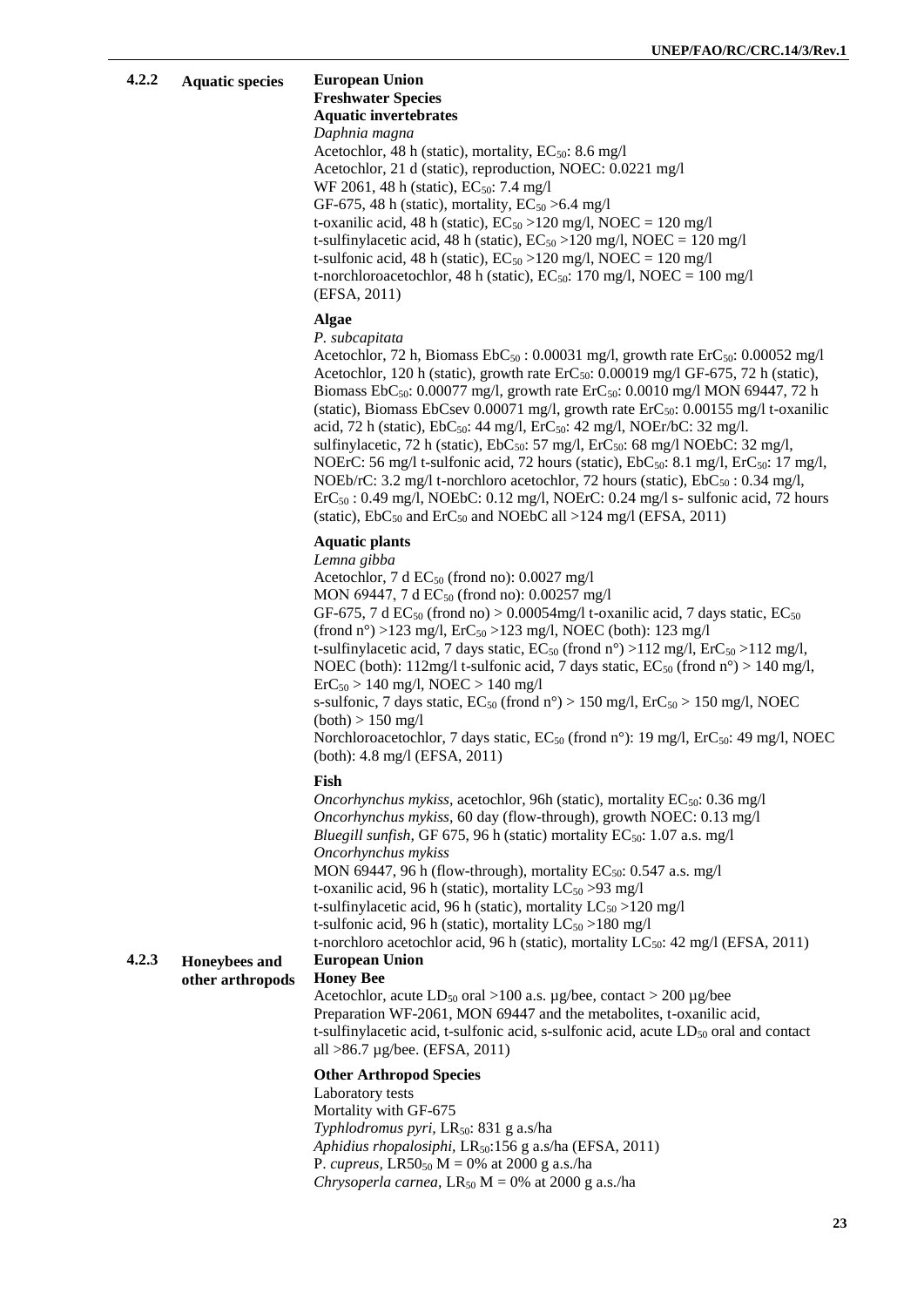|       |                                   | (EFSA, 2011)                                                                                                                                                                                                                                                                                                                                                                                                                                                                                                                                                                                                                                                                                                                                                   |
|-------|-----------------------------------|----------------------------------------------------------------------------------------------------------------------------------------------------------------------------------------------------------------------------------------------------------------------------------------------------------------------------------------------------------------------------------------------------------------------------------------------------------------------------------------------------------------------------------------------------------------------------------------------------------------------------------------------------------------------------------------------------------------------------------------------------------------|
| 4.2.4 | <b>Earthworms</b>                 | <b>European Union</b><br>Earthworm<br>Eisenia foetida<br>Acetochlor, acute 14-days LC <sub>50</sub> : 105.5 mg a.s./kg dw soil<br>MON69447, acute 14-days LC $_{50}$ : 221 mg a.s./kg dw soil<br>Oxanilic acid, t-sulfinylacetic acid, t-sulfonic acid, s-sulfonic acid; acute 14-days<br>$LC_{50}$ > 500 mg a.s./kg dw soil<br>Oxanilic acid, chronic NOEC: 3.39 mg a.s./kg dw soil<br>t-sulfinylacetic acid, NOEC: 3.44 mg a.s./kg dw soil<br>t-sulfonic acid, NOEC: 3.71 mg a.s./kg dw soil<br>s-sulfonic acid, NOEC: 10.5 mg a.s./kg dw soil<br>(EFSA, 2011)                                                                                                                                                                                               |
| 4.2.5 | Soil<br>microorganisms            | <b>European Union</b><br>The effects of the lead acetochlor based formulations were tested on soil microbial<br>respiration and nitrogen transformation. The risk to soil non-target micro-organisms<br>from acetochlor is considered to be low for the representative uses evaluated.<br>(EFSA, 2011).                                                                                                                                                                                                                                                                                                                                                                                                                                                        |
| 4.2.6 | <b>Terrestrial</b><br>plants      | <b>European Union</b><br>Studies with technical acetochlor and different formulations on the influence on<br>seedling emergence and plant vigour are available. The risk assessment presented<br>in the DAR was based on species sensitivity distribution on endpoints for 21 plant<br>species. Overall it is concluded that a high risk to non-target plants cannot be<br>excluded and risk mitigation measures comparable to a no spray buffer zone<br>(in-field) of 5 m is required. (EFSA, 2011).                                                                                                                                                                                                                                                          |
| 5     |                                   | <b>Environmental Exposure/Risk Evaluation</b>                                                                                                                                                                                                                                                                                                                                                                                                                                                                                                                                                                                                                                                                                                                  |
| 5.1   | <b>Terrestrial</b><br>vertebrates | <b>European Union</b><br>The short-term toxicity-exposure ratio (TER) for birds and the acute and long-term<br>TERs for mammals were above the trigger of 10 and 5 in the first-tier risk<br>assessment. A residue decline study was submitted. The acute risk to herbivorous<br>birds was sufficiently addressed on the basis of measured residues. However, the<br>suggested 'proportion of different food types in the diet' (PD) and 'proportion of<br>diet obtained in treated area' (PT) values to refine the long-term risk to herbivorous<br>birds were assessed and considered as not supported by the submitted data. The<br>refined risk assessment for insectivorous birds based on crested lark (Galerida<br>cristata) was agreed by the meeting. |
|       |                                   | The risk from consumption of contaminated water was assessed as low for<br>mammals. It was agreed in the expert meeting, that the risk to mammals is low.                                                                                                                                                                                                                                                                                                                                                                                                                                                                                                                                                                                                      |
|       |                                   | However, a high acute risk was indicated for birds for post-emergence applications<br>where accumulation of water in leaf axils of maize plants can occur.<br>The risk from secondary poisoning of fish-eating birds and mammals was assessed<br>as low in the first tier but further refinement was required for earthworm-eating                                                                                                                                                                                                                                                                                                                                                                                                                             |
|       |                                   | birds and mammals.<br>The risk was sufficiently addressed using data from a bioconcentration study with                                                                                                                                                                                                                                                                                                                                                                                                                                                                                                                                                                                                                                                        |
|       |                                   | earthworms.<br>The risk from soil metabolites was considered to be low because their log Pow is<br><3 suggesting a low potential of bioconcentration and bioaccumulation in the food<br>chain. Endpoints from acute toxicity studies with rats were available for the major<br>plant metabolite N-oxamic acid (68) and for metabolite 3 (t-sulfinylacetic acid).<br>No information on the toxicity to birds was available.                                                                                                                                                                                                                                                                                                                                     |
|       |                                   | In the risk assessment it was assumed that the metabolites have a similar toxicity to<br>birds as the parent. The acute and long-term TERs for birds and mammals were<br>above the triggers of 10 and 5. However some uncertainty remains because of the<br>high proportion of unidentified residues in the residue trials (EFSA, 2011).                                                                                                                                                                                                                                                                                                                                                                                                                       |
|       |                                   | <b>CILSS Countries</b><br>In the supporting documentation, high acute risk to birds from uptake of<br>contaminated drinking water was indicated for the post emergence applications and<br>high long term risk for herbivorous birds was mentioned.                                                                                                                                                                                                                                                                                                                                                                                                                                                                                                            |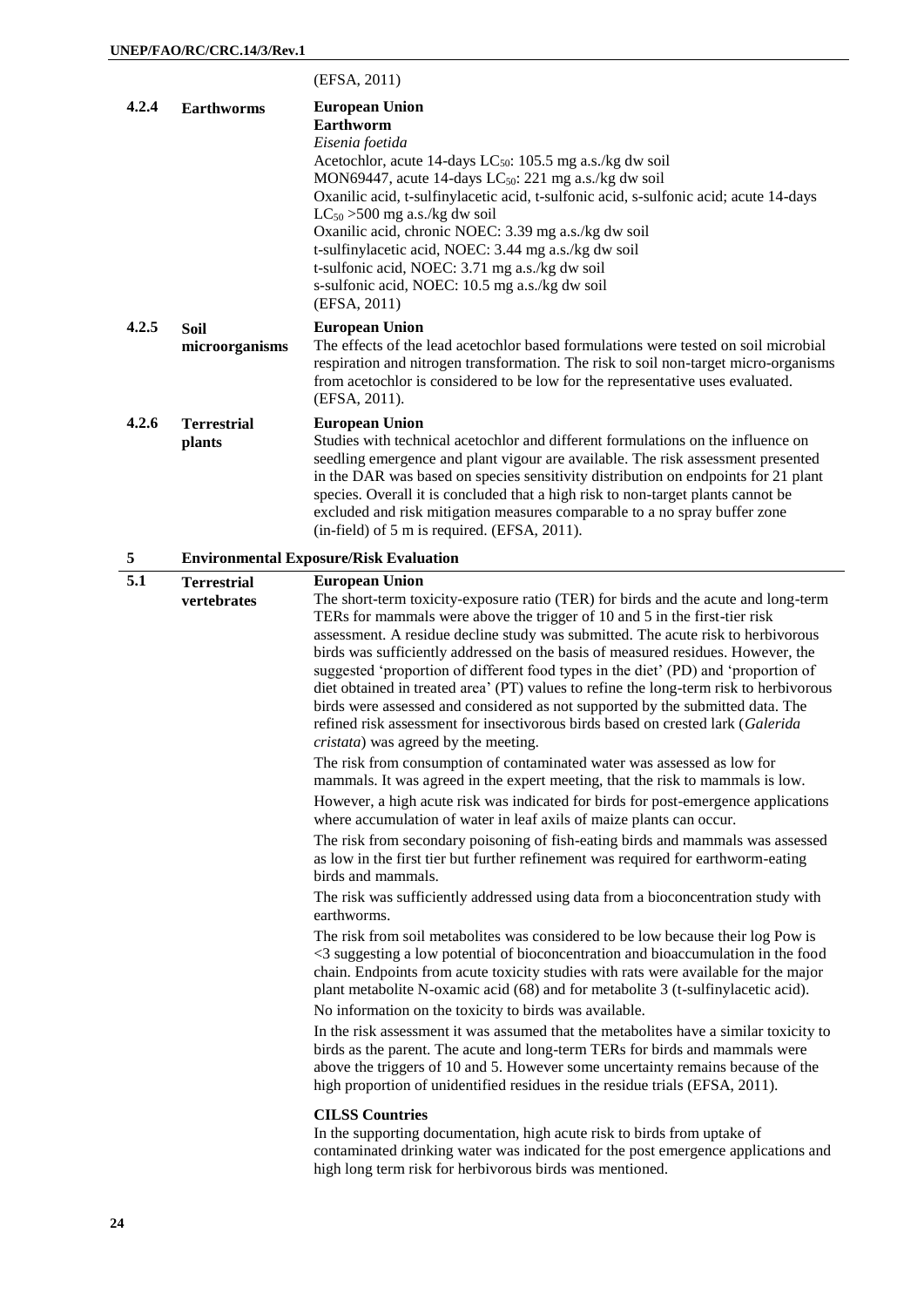| 5.2 | <b>Aquatic species</b>                    | <b>European Union</b><br>Acetochlor is very toxic to all groups of aquatic organisms and a high risk was<br>indicated in the risk assessment with the FOCUS model step3 PECsw. A risk<br>refinement based on endpoints from a static mesocosm and from a mesocosm with<br>a pulsed exposure regime was used to refine the risk in lentic and lotic water<br>bodies. The experts agreed that the 'no observed adverse effect concentration'<br>(NOAEC) of 0.2 µg acetochlor/L for lentic water bodies and the NOAEC of 2 µg<br>acetochlor/L for lotic water bodies should be used in the risk assessment together<br>with an assessment factor of 2-3. No FOCUS model step 4 scenario resulted in a<br>TER exceeding the trigger of 2 even when no-spray buffer zones of 20m and<br>vegetated filter strips of 20m were applied to mitigate the risk. |
|-----|-------------------------------------------|------------------------------------------------------------------------------------------------------------------------------------------------------------------------------------------------------------------------------------------------------------------------------------------------------------------------------------------------------------------------------------------------------------------------------------------------------------------------------------------------------------------------------------------------------------------------------------------------------------------------------------------------------------------------------------------------------------------------------------------------------------------------------------------------------------------------------------------------------|
|     |                                           | Overall it is concluded that the risk to aquatic organisms from exposure to<br>acetochlor is high for the representative uses evaluated.                                                                                                                                                                                                                                                                                                                                                                                                                                                                                                                                                                                                                                                                                                             |
|     |                                           | The risk from metabolites in water and sediment was assessed as low.<br>The bioconcentration potential of acetochlor was assessed as low (EFSA, 2011).                                                                                                                                                                                                                                                                                                                                                                                                                                                                                                                                                                                                                                                                                               |
|     |                                           | <b>CILSS Countries</b><br>In the supporting documentation, it is mentioned that acetochlor is very toxic to all<br>groups of aquatic organisms and there is a high risk to aquatic organisms.                                                                                                                                                                                                                                                                                                                                                                                                                                                                                                                                                                                                                                                        |
| 5.3 | <b>Honey</b> bees                         | <b>European Union</b><br>The risk to bees, soil macro-organisms, organic matter breakdown and biological<br>methods of sewage treatment was assessed as low for the representative uses of<br>acetochlor (EFSA, 2011).                                                                                                                                                                                                                                                                                                                                                                                                                                                                                                                                                                                                                               |
| 5.4 | <b>Earthworms</b>                         | <b>European Union</b><br>The acute risk of acetochlor to earthworms was assessed as low. No long-term risk<br>assessment is triggered because the representative uses cover only one application<br>per year and the field DT90 is <100 days. The acute and long-term risk from soil<br>metabolites to earthworms was assessed as low (EFSA, 2011).                                                                                                                                                                                                                                                                                                                                                                                                                                                                                                  |
| 5.5 | <b>Soil</b><br>microorganisms             | The risk to soil-micro-organisms was assessed as low for the representative uses of<br>acetochlor (EFSA, 2011).                                                                                                                                                                                                                                                                                                                                                                                                                                                                                                                                                                                                                                                                                                                                      |
| 5.6 | $Summary -$<br>overall risk<br>evaluation | <b>European Union</b><br>During the evaluation of this active substance, in particular the following concerns<br>were identified: There is a high risk of groundwater contamination for several<br>metabolites, a high risk for aquatic organisms and a high long term risk for<br>herbivorous birds.                                                                                                                                                                                                                                                                                                                                                                                                                                                                                                                                                |
|     |                                           | <b>CILSS Countries</b>                                                                                                                                                                                                                                                                                                                                                                                                                                                                                                                                                                                                                                                                                                                                                                                                                               |
|     |                                           | The Sahelian Pesticides Committee recommended stopping the authorization of the<br>pesticide formulations containing acetochlor because of the following reasons:<br>Risks of water resources contamination from several metabolites including t-<br>norchloro acetochlor;<br>High risk to aquatic organisms and long term risks to herbivorous birds<br>Further, the following was taken into account (UNEP/FAO/RC/CRC.13/INF/8):<br>The fragile ecology of CILSS countries characterized by torrential rains on                                                                                                                                                                                                                                                                                                                                    |
|     |                                           | soils which are often poor in organic matter and thus highly subject to erosion<br>and leaching;<br>The absence of an environment management system respecting buffer strips<br>$\bullet$<br>between treated fields and water courses, the use of surface water as drinking<br>water for man and animals;                                                                                                                                                                                                                                                                                                                                                                                                                                                                                                                                            |

• The existence of alternatives to the use of acetochlor.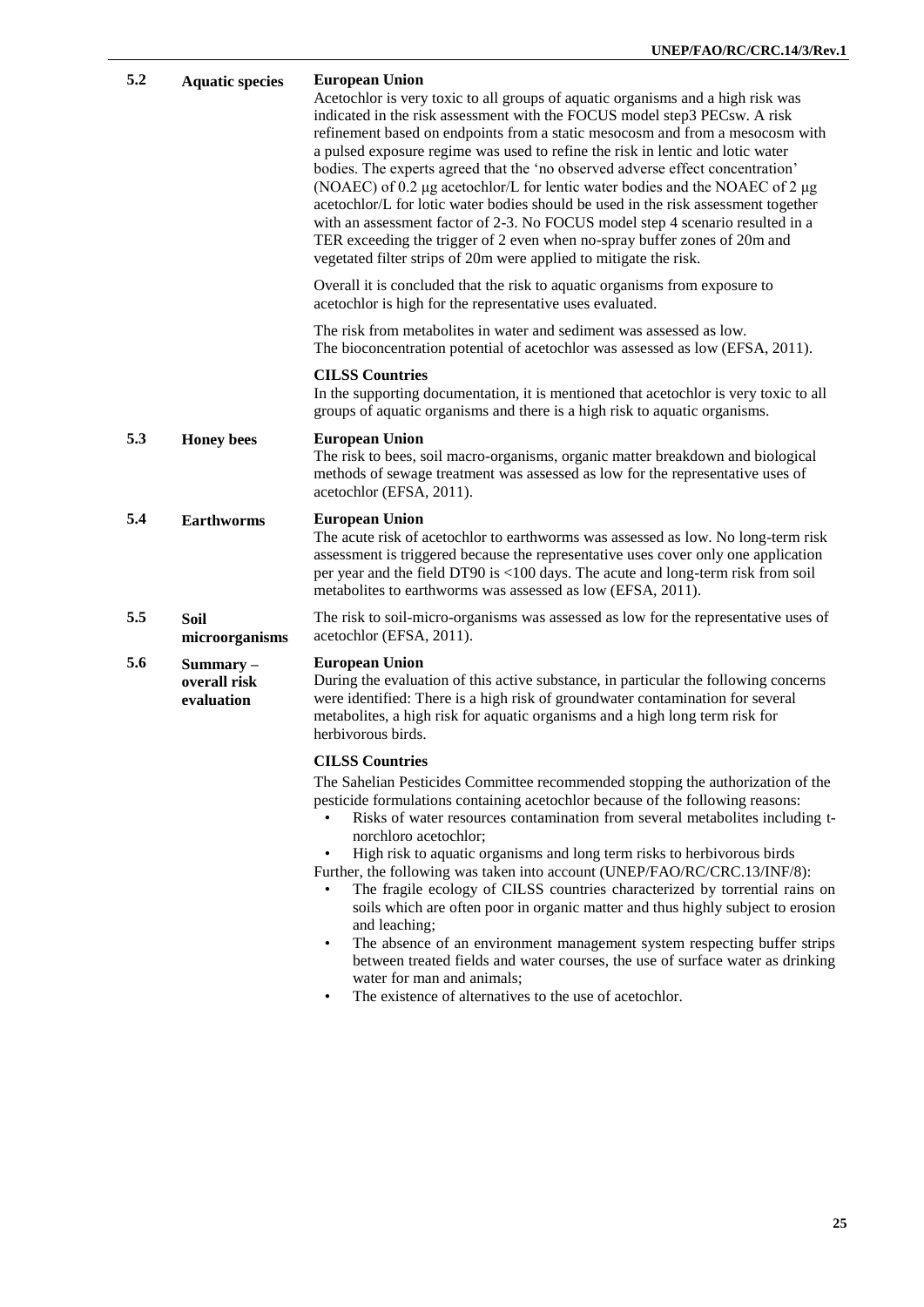#### **Annex 2 – Details on final regulatory actions reported**

#### **Country Name: European Union**

| 1              | <b>Effective date(s)</b><br>of entry into<br>force of actions      | 23 June 2013                                                                                                                                                                                                                                                                                                                                                                                                                                                                                                                                                                                                                                                                                                                                                                            |
|----------------|--------------------------------------------------------------------|-----------------------------------------------------------------------------------------------------------------------------------------------------------------------------------------------------------------------------------------------------------------------------------------------------------------------------------------------------------------------------------------------------------------------------------------------------------------------------------------------------------------------------------------------------------------------------------------------------------------------------------------------------------------------------------------------------------------------------------------------------------------------------------------|
|                | Reference to the<br>regulatory<br>document                         | Commission Implementing Regulation (EU) No 1372/2011 of 21 December 2011<br>concerning the non-approval of the active substance acetochlor, in accordance with<br>Regulation (EC) No 1107/2009 of the European Parliament and of the Council<br>concerning the placing of plant protection products on the market, and amending<br>Commission Decision 2008/934/EC (Official Journal of the European Union L 341,<br>22.12.2011, p. 45-46).<br>https://eur-lex.europa.eu/legal-content/EN/TXT/?uri=CELEX%3A32011R1372                                                                                                                                                                                                                                                                   |
| $\overline{2}$ | <b>Succinct details</b><br>of the final<br>regulatory<br>action(s) | It is prohibited to place on the market or use plant protection products containing<br>acetochlor in the European Union. Acetochlor is not approved for placing on the<br>market pursuant to Regulation (EC) No. 1107/2009 concerning the placing of plant<br>protection products on the market (which replaces Directive 91/414/EEC).                                                                                                                                                                                                                                                                                                                                                                                                                                                  |
|                |                                                                    | All authorisations for plant protection products containing acetochlor had to be<br>withdrawn by the Member States by 23 June 2012 and all uses of plant protection<br>products containing acetochlor are prohibited as of 23 June 2013 at the latest.                                                                                                                                                                                                                                                                                                                                                                                                                                                                                                                                  |
| 3              | <b>Reasons for</b><br>action                                       | Reduction of risk from the use of plant protection products containing acetochlor to<br>human health and the environment.                                                                                                                                                                                                                                                                                                                                                                                                                                                                                                                                                                                                                                                               |
| 4              | <b>Basis</b> for<br>inclusion into<br><b>Annex III</b>             | The final regulatory action was taken to protect human health and the environment.<br>The regulatory action was based on a risk evaluation taking into account the<br>prevailing conditions in the EU.                                                                                                                                                                                                                                                                                                                                                                                                                                                                                                                                                                                  |
| 4.1            | <b>Risk evaluation</b>                                             | During the evaluation of this active substance, in particular the following concerns<br>were identified: A potential human exposure above the acceptable daily intake has<br>been identified. In addition, there is a potential for human exposure to the surface<br>water metabolite t-norchloro acetochlor, the genotoxicity of which cannot be<br>excluded. There is a high risk of groundwater contamination for several metabolites, a<br>high risk for aquatic organisms and a high long term risk for herbivorous birds.<br>Finally, the information available was not sufficient to conclude on the risk<br>assessment for the groundwater contamination for metabolites t-norchloro acetochlor<br>and t-hydroxyacetochlor (Commission Implementing Regulation (EU) 1372/2011). |
|                |                                                                    | <b>Safety Values:</b><br>Acceptable Daily Intake (ADI): 0.0036 mg/kg bw/day (78-week mouse study and<br>Safety Factor of 300 (3x100); the additional factor of 3 was used because of the use of<br>the LOAEL).                                                                                                                                                                                                                                                                                                                                                                                                                                                                                                                                                                          |
|                |                                                                    | Acceptable Operator Exposure Level (AOEL): 0.02 mg/kg bw/day (1-year dog study<br>with Safety Factor of 100).                                                                                                                                                                                                                                                                                                                                                                                                                                                                                                                                                                                                                                                                           |
|                |                                                                    | Acute Reference Dose (ARfD): 1.5 mg/kg bw/day (acute neurotoxicity in rat and<br>safety factor of 100). (EU and CILSS notifications) (EFSA, 2011)                                                                                                                                                                                                                                                                                                                                                                                                                                                                                                                                                                                                                                       |
| 4.2            | Criteria used                                                      | Risk to human health and the environment.                                                                                                                                                                                                                                                                                                                                                                                                                                                                                                                                                                                                                                                                                                                                               |
|                | <b>Relevance to</b><br>other States and<br><b>Region</b>           | The use of pesticides containing acetochlor may cause similar problems to health and<br>the environment in other countries (EU notification).                                                                                                                                                                                                                                                                                                                                                                                                                                                                                                                                                                                                                                           |
| 5              | <b>Alternatives</b>                                                | The notifying Party did not provide information on alternatives for the use of<br>acetochlor.                                                                                                                                                                                                                                                                                                                                                                                                                                                                                                                                                                                                                                                                                           |
| 6              | <b>Waste</b>                                                       | The notifying Party did not provide information on waste management of acetochlor.                                                                                                                                                                                                                                                                                                                                                                                                                                                                                                                                                                                                                                                                                                      |
| 7              | management<br>Other                                                | None.                                                                                                                                                                                                                                                                                                                                                                                                                                                                                                                                                                                                                                                                                                                                                                                   |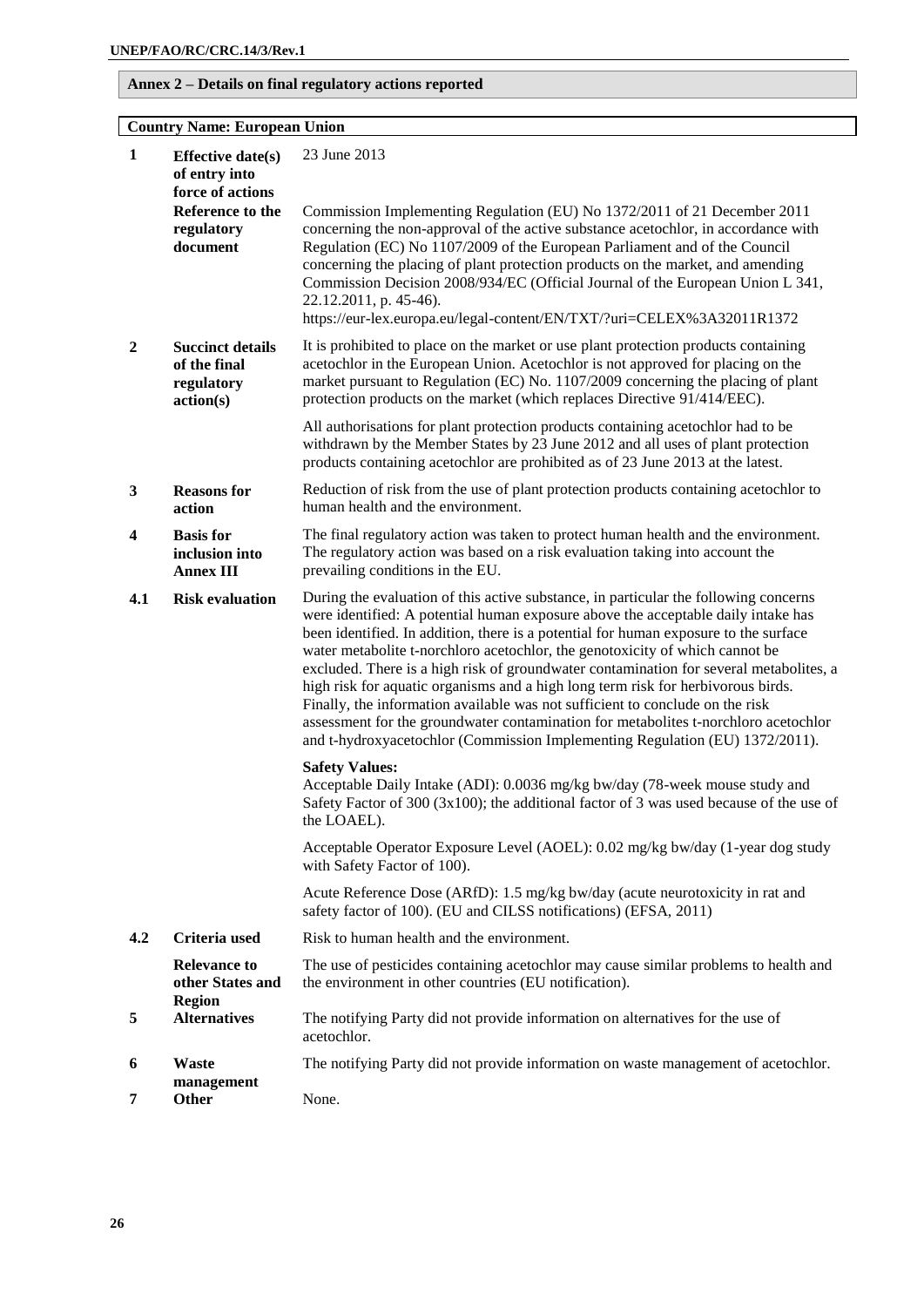#### **Country Name: Burkina Faso, Cabo Verde, Chad, the Gambia, Guinea-Bissau, Mali, Mauritania, the Niger, Senegal and Togo (CILSS countries)**

| $\mathbf{1}$   | Effective date(s) of<br>entry into force of<br>actions             | 20 March 2017                                                                                                                                                                                                                                                                                                                                                                                                                                                            |  |
|----------------|--------------------------------------------------------------------|--------------------------------------------------------------------------------------------------------------------------------------------------------------------------------------------------------------------------------------------------------------------------------------------------------------------------------------------------------------------------------------------------------------------------------------------------------------------------|--|
|                | Reference to the<br>regulatory<br>document                         | Decision N 002/CM/2017 of CILSS coordinating Ministry                                                                                                                                                                                                                                                                                                                                                                                                                    |  |
| $\overline{2}$ | <b>Succinct details of</b><br>the final<br>regulatory<br>action(s) | On recommendation of the Sahelian Pesticide Committee (CSP), Decision<br>N°002/MC/2017 to ban all products containing acetochlor was signed on 20 March<br>2017 by CILSS coordinating Ministry. The final regulatory action entered into force<br>on 20 March 2017. The use of all pesticides containing acetochlor has been banned<br>due to its potential for water contamination. The import, manufacture for domestic<br>use, distribution and sale are also banned. |  |
| 3              | <b>Reasons for action</b>                                          | Reduction of risk from the use of plant protection products containing acetochlor to<br>human health and the environment.                                                                                                                                                                                                                                                                                                                                                |  |
| 4              | <b>Basis for inclusion</b><br>into Annex III                       | The final regulatory action was taken to protect human health and the environment.<br>The regulatory action was based on a risk evaluation taking into account the<br>prevailing conditions in the CILSS countries.                                                                                                                                                                                                                                                      |  |
| 4.1            | <b>Risk evaluation</b>                                             | The Sahelian Pesticides Committee recommended stopping the authorization of the<br>pesticide formulations containing acetochlor because of the following reasons:                                                                                                                                                                                                                                                                                                        |  |
|                |                                                                    | Risks of water resources contamination from several metabolites including<br>$\bullet$<br>t-norchloro acetochlor;<br>Unacceptable risk to human health because of drinking water contamination<br>$\bullet$                                                                                                                                                                                                                                                              |  |
|                |                                                                    | High risk to aquatic organisms and long term risks to herbivorous birds.<br>$\bullet$                                                                                                                                                                                                                                                                                                                                                                                    |  |
|                |                                                                    | Further, the following was taken into account (UNEP/FAO/RC/CRC.13/INF/8):                                                                                                                                                                                                                                                                                                                                                                                                |  |
|                |                                                                    | Difficulties for the population to get adequate personal protection equipment;<br>$\bullet$<br>The fragile ecology of CILSS countries characterized by torrential rains on<br>٠<br>soils which are often poor in organic matter and thus highly subject to erosion<br>and leaching;                                                                                                                                                                                      |  |
|                |                                                                    | The absence of an environment management system respecting buffer strips<br>$\bullet$<br>between treated fields and water courses, the use of surface water as drinking<br>water for man and animals;                                                                                                                                                                                                                                                                    |  |
|                |                                                                    | The use of groundwater as the only reservoir of drinking water;<br>$\bullet$                                                                                                                                                                                                                                                                                                                                                                                             |  |
|                |                                                                    | The existence of alternatives to the use of acetochlor.<br>$\bullet$                                                                                                                                                                                                                                                                                                                                                                                                     |  |
| 4.2            | Criteria used                                                      | Risk to human health and the environment.                                                                                                                                                                                                                                                                                                                                                                                                                                |  |
|                | <b>Relevance to other</b><br><b>States and Region</b>              | The use of pesticides containing acetochlor may cause similar problems to health and<br>the environment in other countries (CILSS countries notification).                                                                                                                                                                                                                                                                                                               |  |
| 5              | <b>Alternatives</b>                                                | Alternatives to the use of acetochlor based formulations do exist. As an alternative,<br>selective pesticide formulations are registered and authorised for sale in CILSS<br>countries. Several selective pesticide formulations can be found in the global list of<br>pesticides registered by the Sahelian Pesticide Committee (CSP) for maize and for<br>cotton (CSP, 2016, see website: www.insah.org) (CILSS countries notification).                               |  |
| 6              | <b>Waste</b>                                                       | The notifying Party did not provide information on waste management of acetochlor.                                                                                                                                                                                                                                                                                                                                                                                       |  |
| 7              | management<br><b>Other</b>                                         | None.                                                                                                                                                                                                                                                                                                                                                                                                                                                                    |  |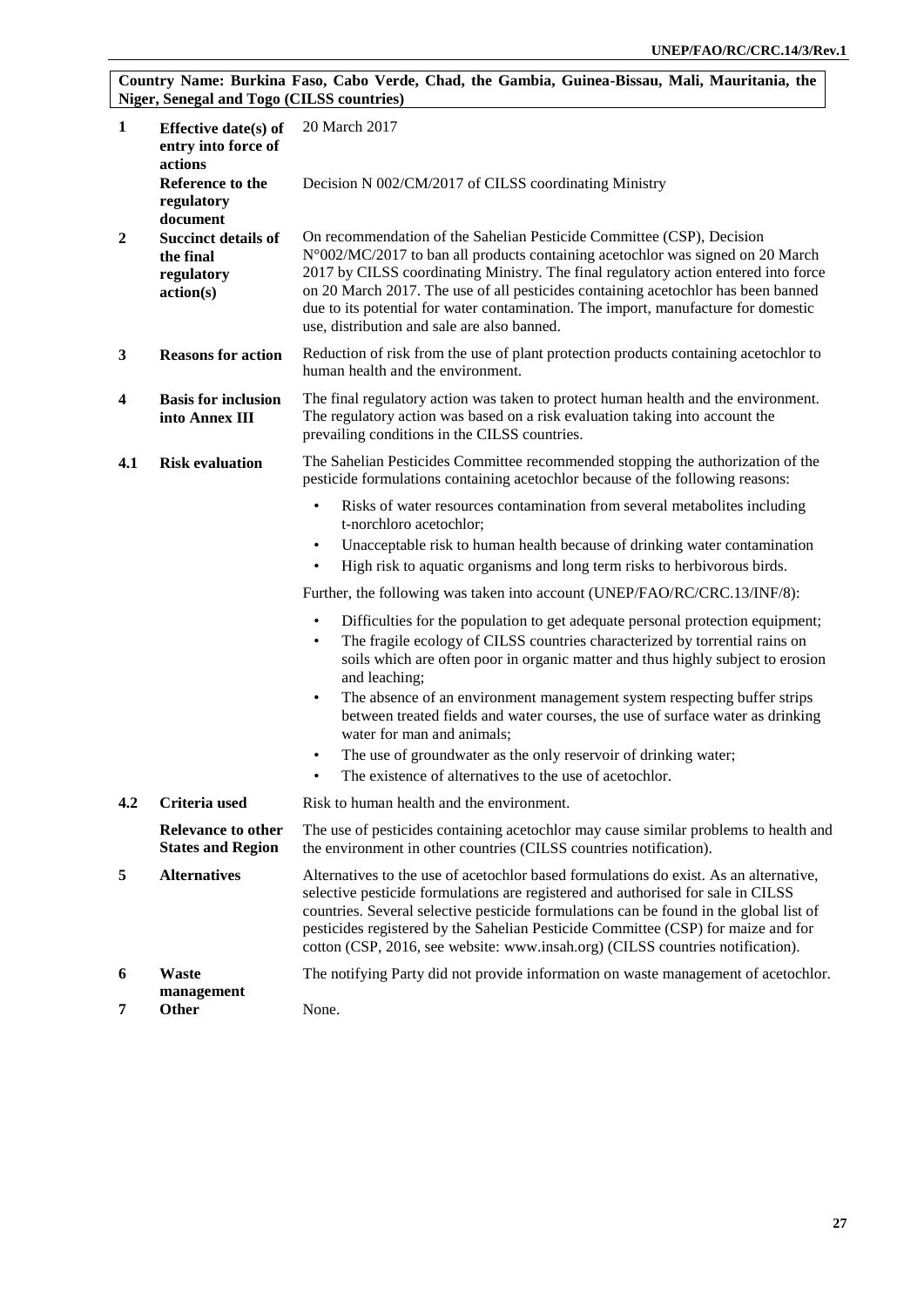| Annex 3 - Addresses of designated national authorities                                                                                                                                                                                                                                                                             |                                                                                                          |  |
|------------------------------------------------------------------------------------------------------------------------------------------------------------------------------------------------------------------------------------------------------------------------------------------------------------------------------------|----------------------------------------------------------------------------------------------------------|--|
| CILSS Countries: Burkina Faso, Cabo Verde, Chad, the Gambia, Guinea-Bissau, Mali, Mauritania, the<br>Niger, Senegal and Togo                                                                                                                                                                                                       |                                                                                                          |  |
| <b>Burkina Faso</b><br>Ministère de lÁgriculture et des Aménagements Hydrauliques<br>Direction Générale des Productions Végétales<br>Direction de la Protection des Végétaux et du<br>Conditionnement<br>DPVC 01 BP: 5362 Ouagadougou 01<br><b>OUATTARA</b> Moussa<br>Directeur de la Protection de Végétaux et du Conditionnement | Phone: $+226\,25361915$ / $+226\,71353315$<br>E-mail: outtmouss@yahoo.fr /<br>dpvcagriculture@yahoo.fr   |  |
| <b>Cabo Verde</b><br>Ministère de l'Agriculture et de l'Environnement (MAA)<br>Direction Générale de l'Agriculture, Sylviculture et Elevage<br>(DGASP)<br>BP 278 Praia Ilha de Santiago Cabo Verde<br><b>Celestino Gomes Mendes Tavares</b><br><b>AND Pesticides</b>                                                               | Phone: $+2385160089$<br>E-mail: Celestino.Tavares@maa.gov.cv                                             |  |
| <b>Chad</b><br>Ministère en charge de l'Agriculture<br>Dicrection de la protection des végétaux et du conditionnement<br>BP 1551 N'Djamena Chad<br>Moussa Abderaman Abdoulaye<br>Directeur AND/Pesticide/Chad                                                                                                                      | Phone: $+23566325252$<br>E-mail: Charafa2009@gmail.com                                                   |  |
| <b>The Gambia</b><br>National Environment Agency<br>Jimpex Road, Kanfifing, PMB 48, Banjui<br>Omar Samba Bah<br>Registrar of Pesticides and Hazardous Chemicals                                                                                                                                                                    | Phone: +220 9953796 / +220 4399423<br>Fax: +220 4399430<br>E-mail: omar16bah@gmail.com /<br>nea@ganet.gm |  |
| Guinea-Bissau<br>Ministère de l'Agriculture, Foret et Elevage / Direction de la<br>Protection des Végétaux<br>Granja de Pessubé. BP : 844 - Bissau<br>Eng. Pedro Correia Landim<br>AND Convention de Rotterdam<br>Responsable de la législation et contrôle des pesticides                                                         | Phone: +245955996830<br>E-mail: pedrocorreialandim@yahoo.com.br                                          |  |
| Mali<br>Direction Nationale de l'Agriculture<br>Rue Mohamed V Porte 74 BP 1098<br>Mody Baber<br>Chef de Section Controle de Qualite                                                                                                                                                                                                | Phone: $+22366897305$<br>E-mail: sidibemody78@yahoo.fr                                                   |  |
| Mauritania<br>Ministry of Agriculture<br>BP 5054 Nouakchott-Mauritanie<br>Sow Moussa Mamadou<br>Technical advisor responsible for the agricultural sector and<br>plant protection                                                                                                                                                  | Phone $+222$ 46463939<br>Fax +222 45257475<br>E-mail sowmoussa635@yahoo.fr                               |  |
| <b>The Niger</b><br>Ministère de l'Agriculture et de l'Elevage<br>BP 12 191 Niamey<br>Moudy Mamane Sani<br>Directeur Général de la Protection des Végétaux and Pesticides                                                                                                                                                          | Phone: +227 96980826<br>Fax: +227 20732008<br>E-mail: moudymamanesani@yahoo.fr                           |  |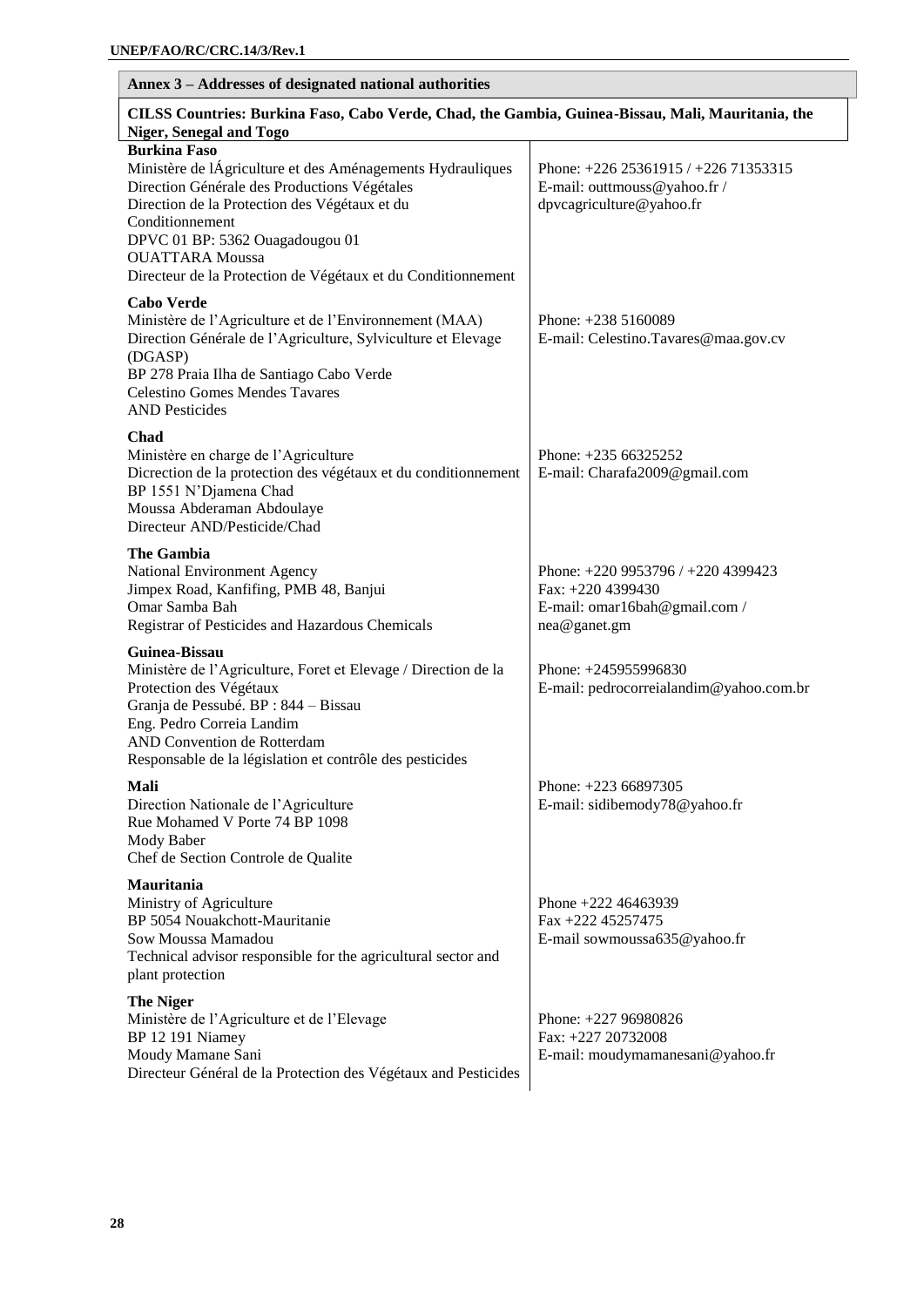| Senegal<br>Direction de l'Environnement et des Etablissements Classés<br>Parc Forestier de hann, Route des Pères Maristes<br>Aïta Sarr SECK<br>Chef de la Division de la Prévention et du Contrôle des<br>Pollutions et Nuisances | Phone: $+221$ 775114759<br>E-mail: aitasec@yahoo.fr                          |
|-----------------------------------------------------------------------------------------------------------------------------------------------------------------------------------------------------------------------------------|------------------------------------------------------------------------------|
| <b>Togo</b><br>Ministry of Agriculture<br>BP 5054 Nouakchott-Mauritanie<br>Sow Moussa Mamadou<br>Technical advisor responsible for the agricultural sector and<br>plant protection                                                | Phone $+222$ 46463939<br>$Fax + 22245257475$<br>E-mail sowmoussa635@yahoo.fr |

| European Union        |                                    |
|-----------------------|------------------------------------|
| European Commission   | <b>Phone</b> +32 2 298 8521        |
| <b>DG</b> Environment | Fax +32 2 296 7617                 |
| BU-9, 06/164          | E-mail Juergen.Helbig@ec.europa.eu |
| B-1049 Brussels       |                                    |
| Belgium               |                                    |
| Dr. Juergen Helbig    |                                    |
| Policy Officer        |                                    |
|                       |                                    |